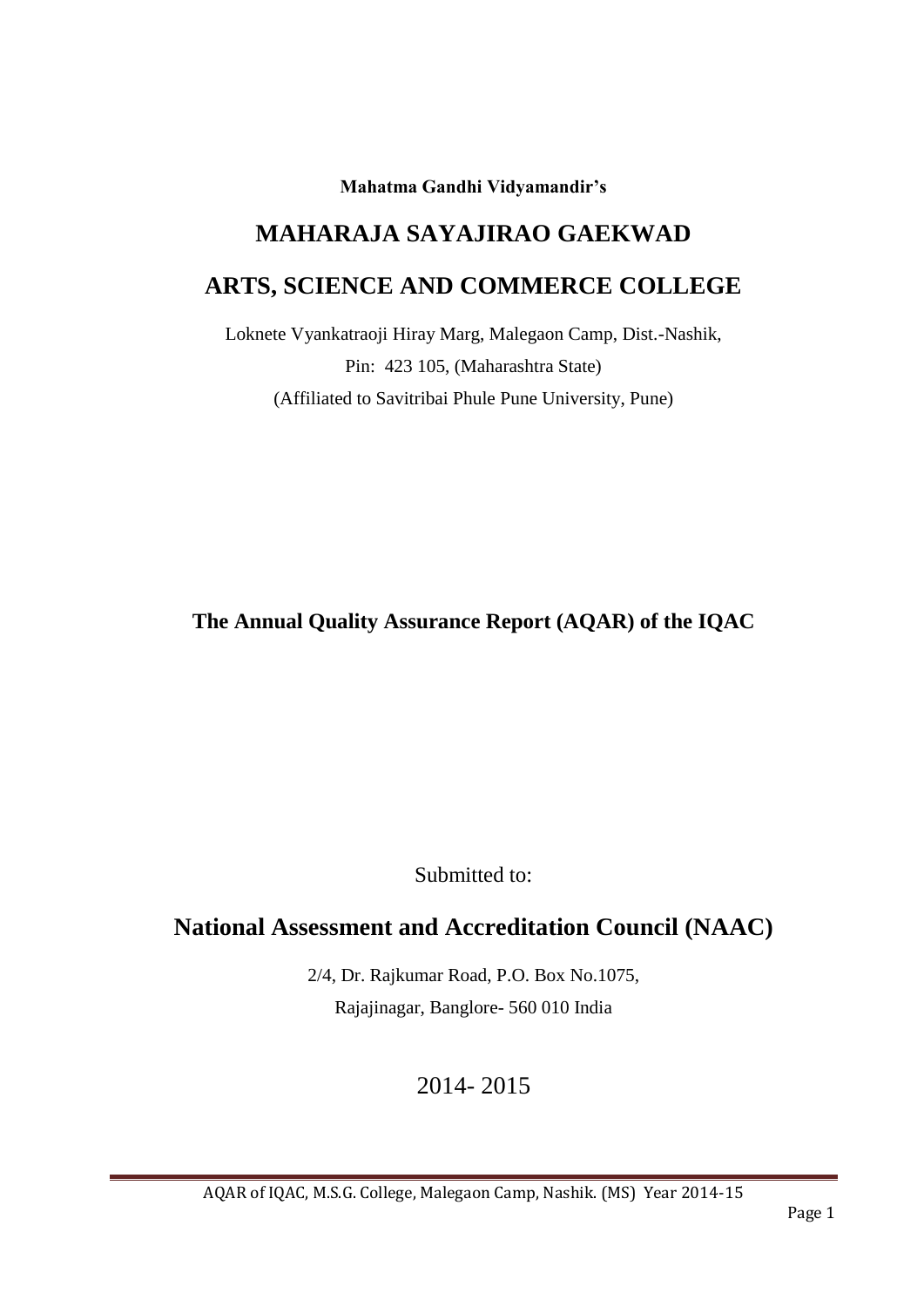# **The Annual Quality Assurance Report (AQAR) of the IQAC**

# Part – A

# **1. Details of the Institution**

| 1.1 Name of the Institution          | M. G. Vidyamandir's M. S. G. Arts. Science and Commerce<br>College Malegaon Camp, Dist. Nashik. |
|--------------------------------------|-------------------------------------------------------------------------------------------------|
| 1.2 Address Line 1                   | Loknete Vyankatrao Hiray Marg                                                                   |
| Address Line 2                       | College Road                                                                                    |
| City/Town                            | Malegaon Camp, Dist. Nashik                                                                     |
| <b>State</b>                         | Maharashtra                                                                                     |
| Pin Code                             | 423105                                                                                          |
| Institution e-mail address           | msgcollege@rediffmail.com                                                                       |
| Contact Nos.                         | $(02554) - 252077$                                                                              |
| Name of the Head of the Institution: | Dr. R. K. Deore                                                                                 |
| Tel. No. with STD Code:              | $(02554) - 251705$                                                                              |
| Mobile:                              | 09011027601                                                                                     |
| Name of the IQAC Co-ordinator:       | Mr. S. I. Ansari                                                                                |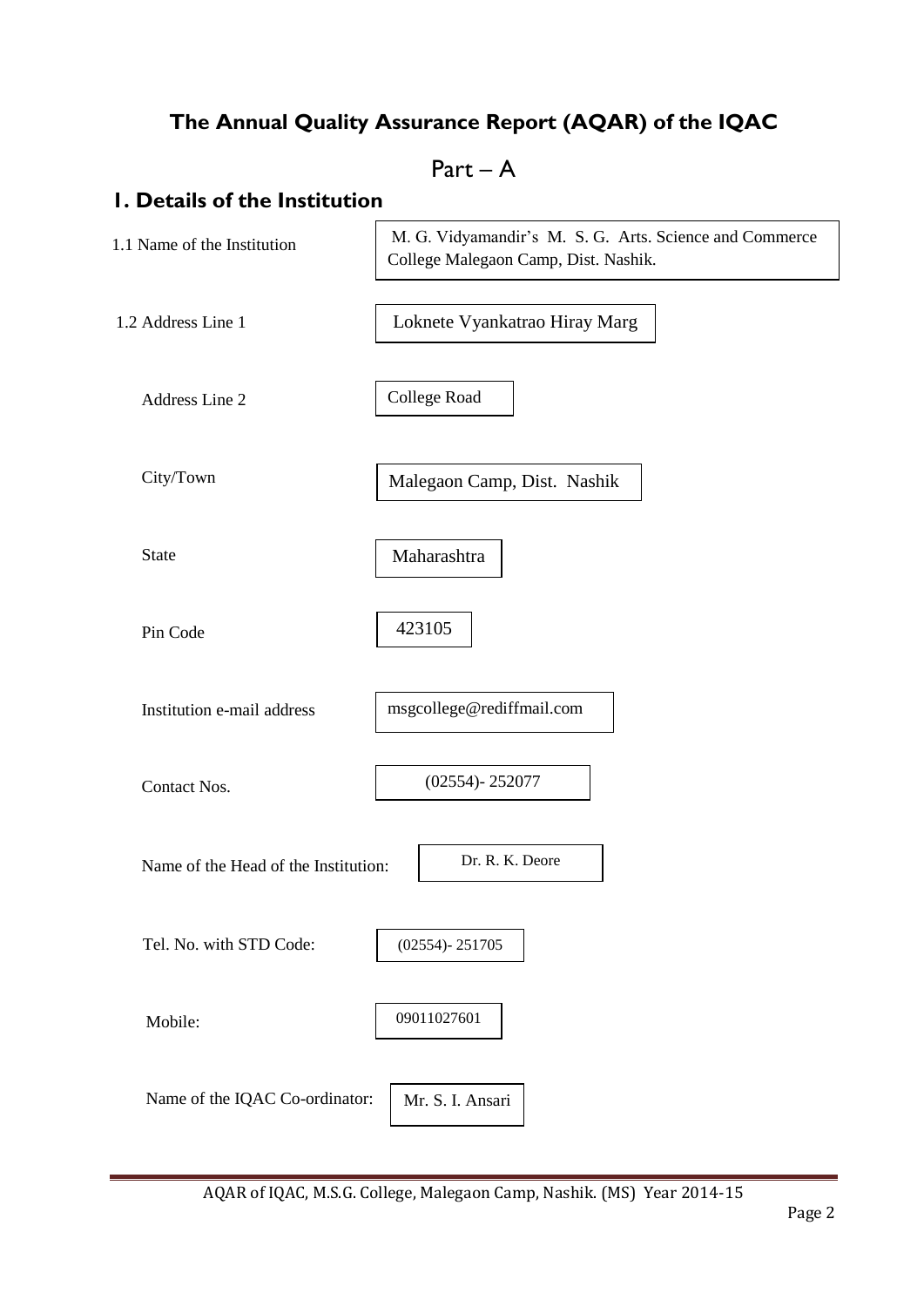| Mobile: |                      |                                                                                                                                                                                                    |       | 9975942678  |                                   |                                      |  |
|---------|----------------------|----------------------------------------------------------------------------------------------------------------------------------------------------------------------------------------------------|-------|-------------|-----------------------------------|--------------------------------------|--|
|         | IQAC e-mail address: |                                                                                                                                                                                                    |       |             | ansari.saeed777@yahoo.com         |                                      |  |
|         |                      | 1.3 NAAC Track ID (For ex. MHCOGN 18879)                                                                                                                                                           |       |             | MHCOGN10406                       |                                      |  |
|         |                      | 1.4 NAAC Executive Committee No. & Date:<br>(For Example EC/32/A&A/143 dated 3-5-2004.<br>This EC no. is available in the right corner- bottom<br>of your institution's Accreditation Certificate) |       |             |                                   | EC (SC)/03/RAR/21, Dated: 24/09/2015 |  |
|         | 1.5 Website address: |                                                                                                                                                                                                    |       |             | www.msgcollege.org                |                                      |  |
|         |                      | Web-link of the AQAR:                                                                                                                                                                              |       |             | www.msgcollege.org/AQAR_2014-2015 |                                      |  |
|         |                      | 1.6 Accreditation Details                                                                                                                                                                          |       |             |                                   |                                      |  |
|         | Sl. No.              | Cycle                                                                                                                                                                                              | Grade | <b>CGPA</b> | Year of<br>Accreditation          | Validity<br>Period                   |  |
|         | $\mathbf{1}$         | $1st$ Cycle                                                                                                                                                                                        | $B++$ | 81.50       | 2003                              | 2008                                 |  |
|         | $\overline{2}$       | $2nd$ Cycle                                                                                                                                                                                        | B     | 2.87        | 2014                              | 5 years                              |  |

1.7 Date of Establishment of IQAC: DD/MM/YYYY

15/07/2004

**1.8 AQAR for the year** *(for example 2010-11)*

2014-15

1.9 Details of the previous year"s AQAR submitted to NAAC after the latest Assessment and Accreditation by NAAC (*(for example AQAR 2010-11submitted to NAAC on 12-10-2011)*

Nil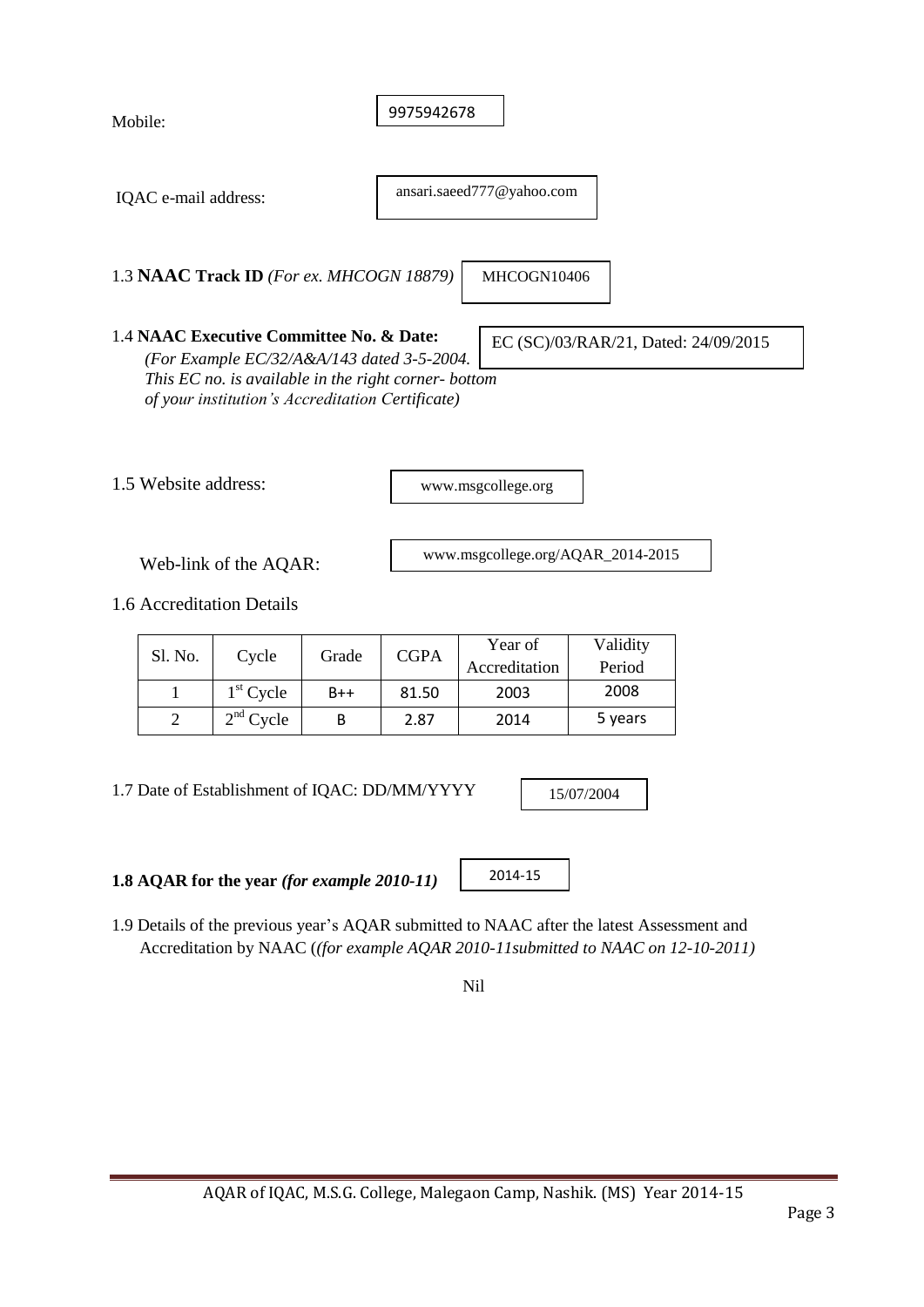| 1.10 Institutional Status |  |
|---------------------------|--|
|---------------------------|--|

| University                                                 | Central<br>Deemed<br>Private<br><b>State</b>                                               |
|------------------------------------------------------------|--------------------------------------------------------------------------------------------|
| <b>Affiliated College</b>                                  | Yes<br>No                                                                                  |
| <b>Constituent College</b>                                 | Yes<br>No<br>✓                                                                             |
| Autonomous college of UGC                                  | Yes<br>No<br>✓                                                                             |
| Regulatory Agency approved Institution                     | Yes<br>N <sub>o</sub>                                                                      |
| (e.g. UGC)                                                 |                                                                                            |
| Co-education<br>Type of Institution                        | Women<br>Men                                                                               |
| Urban                                                      | Rural<br>Tribal                                                                            |
| <b>Financial Status</b><br>Grant-in-aid                    | UGC 2(f)<br><b>UGC 12B</b><br>$\checkmark$<br>✓                                            |
|                                                            | <b>Totally Self-financing</b><br>Grant-in-aid $+$ Self Financing                           |
| 1.11 Type of Faculty/Programme                             |                                                                                            |
| Arts<br>Science                                            | PEI (Phys Edu)<br>Commerce $\sim$<br>Law                                                   |
| TEI (Edu)<br>Engineering                                   | <b>Health Science</b><br>Management                                                        |
| Others (Specify)                                           | B.C.A                                                                                      |
| 1.12 Name of the Affiliating University (for the Colleges) | Savitribai Phule Pune University, Pune                                                     |
| Autonomy by State/Central Govt. / University               | 1.13 Special status conferred by Central/ State Government-- UGC/CSIR/DST/DBT/ICMR etc: NA |
| University with Potential for Excellence                   | <b>UGC-CPE</b>                                                                             |

AQAR of IQAC, M.S.G. College, Malegaon Camp, Nashik. (MS) Year 2014-15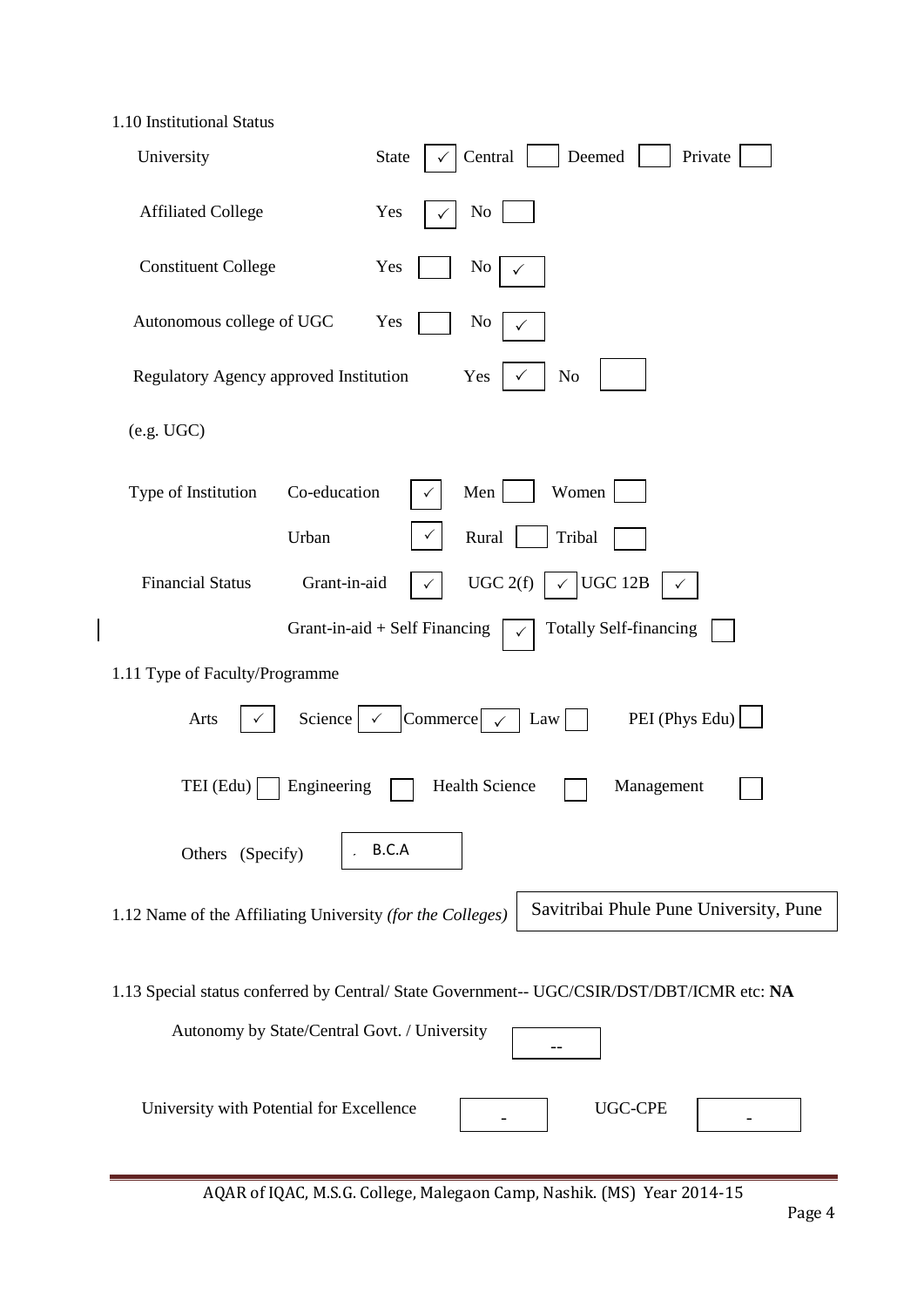| <b>DST Star Scheme</b>                                          | <b>UGC-CE</b>              |
|-----------------------------------------------------------------|----------------------------|
| <b>UGC-Special Assistance Programme</b>                         | <b>DST-FIST</b>            |
| UGC-Innovative PG programmes                                    | Any other (Specify)        |
| <b>UGC-COP Programmes</b><br>2. IQAC Composition and Activities |                            |
|                                                                 |                            |
| 2.1. No. of Teachers                                            | 13                         |
| 2.2. No. of Administrative/Technical staff                      | 02                         |
|                                                                 |                            |
| 2.3. No. of students                                            | 01                         |
| 2.4. No. of Management representatives                          | 01                         |
| 2.5. No. of Alumni                                              | 01                         |
| 2. 6. No. of any other stakeholder and                          | 01                         |
| community representatives                                       |                            |
| 2.7. No. of Employers/ Industrialists                           | 00                         |
| 2.8. No. of other External Experts                              | $00\,$                     |
|                                                                 |                            |
| 2.9. Total No. of members                                       | 19                         |
| 2.10. No. of IQAC meetings held<br>05                           |                            |
| 2.11. No. of meetings with various stakeholders:                | 02<br>Faculty<br>No.<br>00 |
| Non-Teaching Staff Students<br>02                               | Alumni<br>Others<br>04     |
| 2.12. Has IQAC received any funding from UGC during the year?   | No<br>Yes                  |
| If yes, mention the amount                                      | Rs3.0 lakh for five years. |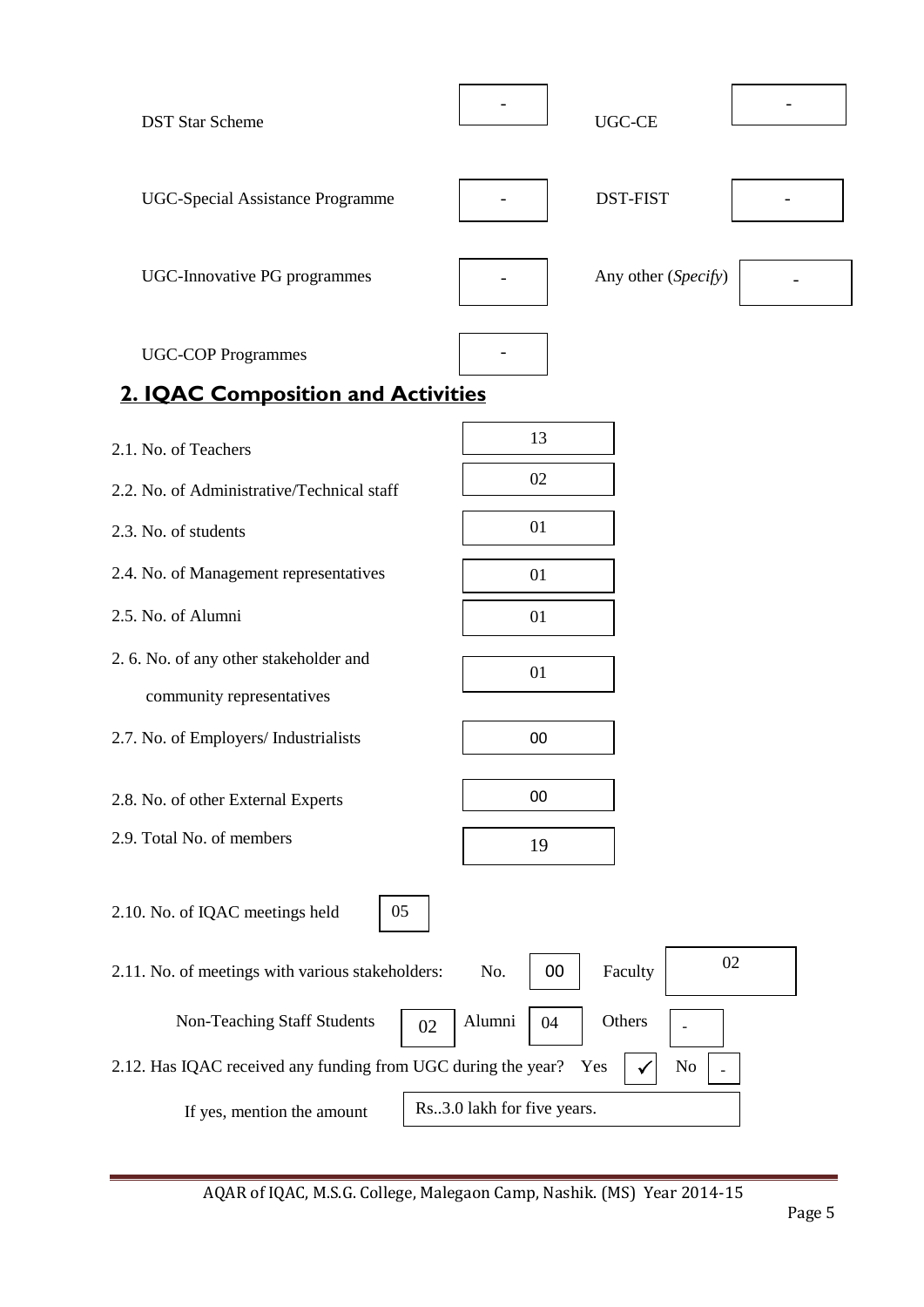#### 2.13. Seminars and Conferences (only quality related)

(i) No. of Seminars/Conferences/Workshops/Symposia organized by the IQAC

| Total Nos.                                                                                                                                                                                                                                                                                              |  | International |  | National | State | 02 | <b>Institution Level</b> |  |
|---------------------------------------------------------------------------------------------------------------------------------------------------------------------------------------------------------------------------------------------------------------------------------------------------------|--|---------------|--|----------|-------|----|--------------------------|--|
| (ii) Themes                                                                                                                                                                                                                                                                                             |  |               |  |          |       |    |                          |  |
| • Interdisciplinary National Conference on "Eco-Restoration, Environmental<br>Conservation and Management"<br>• Workshop for University representatives<br>• One day workshop on "Value based Education for students under Cluster $3(A)$<br>• Workshop on "Personality Development of Female Students" |  |               |  |          |       |    |                          |  |

#### 2.14. Significant Activities and Contributions made by IQAC

- IQAC meetings were organized quarterly during the academic year 2014-2015.
- Weekly Meetings of Heads of the Department were organized
- Orientation sessions were conducted for the faculty
- Capacity building programmes were regularly conducted for teaching, non-teaching staff and students
- Lectures were organized by various Departments under Quality Improvement Programme offered by the University.
- Soft Skill Programme for **10**-days were organized in each semester for the students
- Literacy Association: Guest lectures and programmes were organized by Department of Marathi and English.
- Under the banner of Social Welfare Development, **4**-schemes were undertaken:
	- (i) Earn while learn scheme
	- (ii) Special guidance scheme
	- (iii) Organized workshop for University representatives on *21*/01/2015
	- (iv) Organized workshop for the "Personality Development of Female Students" on 23/01/2015
- Organized Coaching Classes for entry in Civil Services, NET/SET and Remedial Coaching for SC/ST/ OBC and Minority Community students
- Organized Educational tours at Bhabha Atomic Research Centre, (BARC) Mumbai
- Field visits/Industrial visits have also been organised by the Departments of Science and Commerce
- **30-**Candidates have been selected for various jobs under Career Guidance and Placement Cell
- Organized alumni meets. Celebrated Jagtik Marathi Din by Alumni and organized various competitions.
- Decision was taken to enrol new alumni members and plan of action was designed for the next year.
- $\bullet$  Organized Quiz competition in collaboration with S. P. Pune University, 02 students were awarded 1<sup>st</sup> prize
- 24 players have been participated in the S. P. Pune University Inter Zonal Competitions to represent Nasik Zone Teams.
- Sudarshan Nikam, the Judo player has participated in the National Level Judo Competition held at Shilong.
- The College Hockey (Men) Team grabbed the Runners-Up position in the Nashik Zone Inter College Hockey Competition.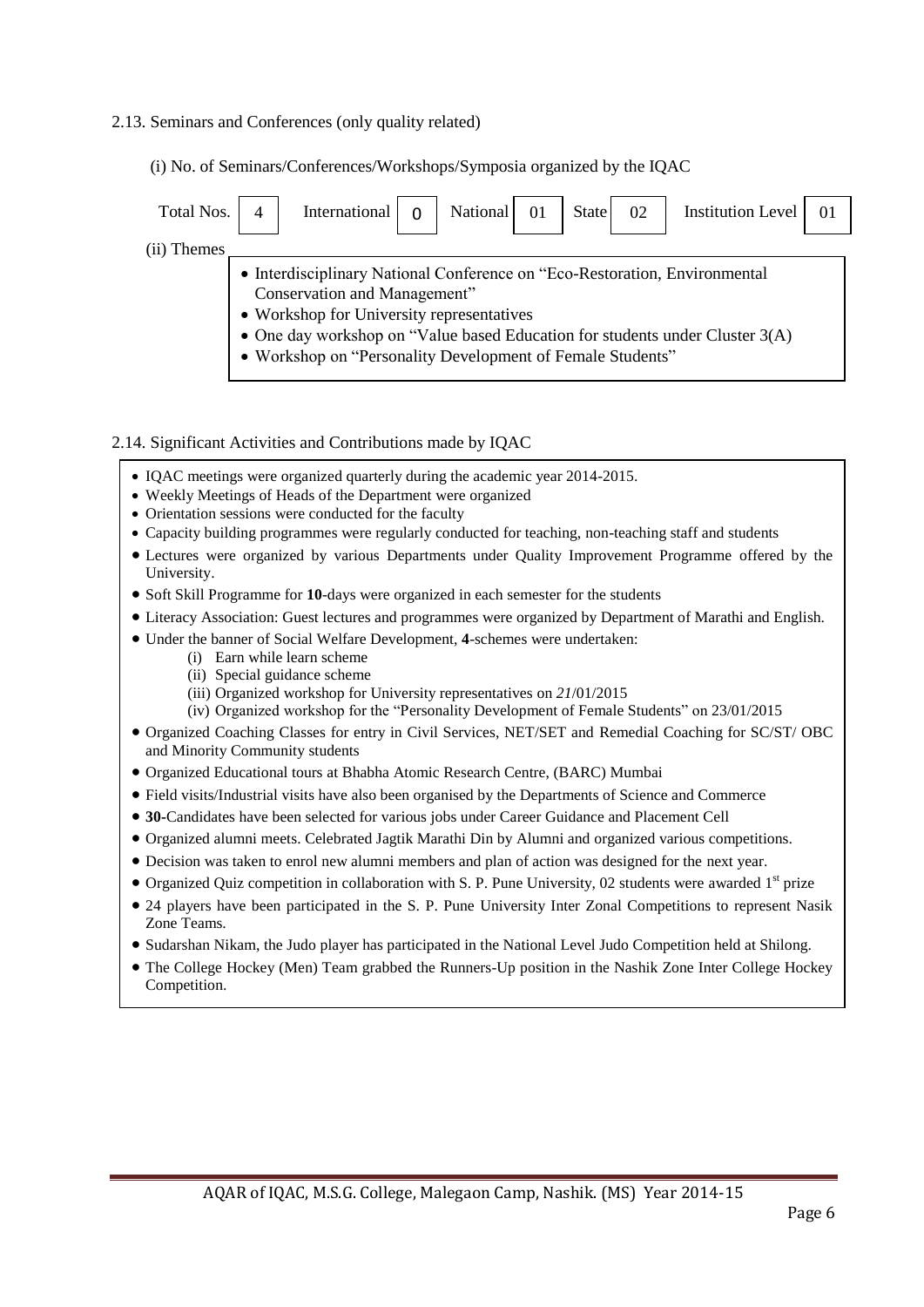#### **2.15. Plan of Action by IQAC/Outcome:-**

 The plan of action chalked out by the IQAC in the beginning of the year towards quality enhancement and the outcome achieved by the end of the year

| <b>Plan of Action</b>             | Outcome                                                                                                                         |
|-----------------------------------|---------------------------------------------------------------------------------------------------------------------------------|
| To ensure participation of        | The faculty members have participated in syllabus restructuring workshops (16<br>$\bullet$                                      |
| teachers in the UG and PG         | Members)                                                                                                                        |
| curriculum restructuring          | The faculty members have participated in syllabus framing committee (13 Members)<br>$\bullet$                                   |
| To prepare teaching plan          | Teaching plans were prepared and implemented by all faculty members.<br>$\bullet$                                               |
|                                   | Prepared Academic Calender at the beginning of the academic year                                                                |
|                                   | Various Academic Committees were formed to execute different activities                                                         |
| To organize lecture series        | • Lecture series were organized by various Departments                                                                          |
|                                   | Organized lecture on "Thought is the soul of literature" on 19 Sept. 2014.                                                      |
|                                   | • Organized "Kavi Aaplya Bhetila" on 09/01/2015.                                                                                |
|                                   | • Organized "Soft Skills Development" for students.                                                                             |
|                                   | • Organized lecture on Value Based Education, (Goal Setting), Girls Personality                                                 |
|                                   | Development, and Responsibility of Students Representative etc.                                                                 |
|                                   | • Lecture series was organised on population day and Ozone Day                                                                  |
|                                   | • Delivered lecture on SWOT analysis and Transactional Analysis                                                                 |
|                                   | • Lecture series was organised on Entrepreneurship, Women Empowerment, and                                                      |
|                                   | Maharashtratil Santanchi Kamgiri                                                                                                |
| To provide an orientation         | • The Orientation programmes were organized under Literacy Association, Students                                                |
| programme/Seminars/work-          | Welfare Dept, Science Association, and Commerce Association                                                                     |
| shops Conference on new           | • Special Guidance Scheme: Special Lectures were conducted for FYBA/B.Sc./B.                                                    |
| developments for students         | Com. Students.                                                                                                                  |
|                                   | • Organized workshop for University Representatives on 21/01/2015                                                               |
|                                   | • Science Association: Inauguration Ceremony and Lecture on "Science and                                                        |
|                                   | Technology" delivered by Principal Dr. B. G. Wagh                                                                               |
|                                   | • Commerce Association: Inauguration ceremony and Lecture on "Divert the students"                                              |
|                                   | towards Business" delivered by Principal Dr. S. R. Kenjake.                                                                     |
|                                   | • Coaching classes for entry in services for SC/ST/ OBC and Minority community                                                  |
|                                   | students                                                                                                                        |
|                                   | • NET/SET Coaching classes for SC/ST/ OBC and Minority community students.                                                      |
| To carry out student project      | • A project has been assigned to the students of S. Y. B.A./B.Sc. /B.Com in the course<br>'A Course in Environmental Awareness' |
|                                   | • The project work has been assigned to the third year students of Physics, Economies,                                          |
|                                   | and Psychology etc.                                                                                                             |
| To continue field visits/tours    | • Dept Geography, Dept. of Botany, Physics, Electronics, Chemistry and Zoology have                                             |
|                                   | arranged the educational tour for the S.Y.B.A/B. Sc, and T.Y.B.A                                                                |
|                                   | • Prepared Teaching Plan                                                                                                        |
| To strengthen academic            | • Daily record of the teaching was maintained                                                                                   |
| and administrative                |                                                                                                                                 |
| performance of College            | • Used innovative methods of teaching-learning and evaluation                                                                   |
|                                   | • E-learning resources such as Audio and Video Lectures and PPTs, Web resources,<br>Screen based movies have been used          |
|                                   | • Feedback from students on curriculum, teaching, learning and evaluation has been                                              |
|                                   | obtained                                                                                                                        |
|                                   | The process of Admission, Examination and Scholarship was made online<br>$\bullet$                                              |
| <b>To Promote Research</b>        | • Sessions and Projects were devised to improve and enhance research potential and                                              |
| <b>Climate in the institution</b> | initiate quality assessment standards.                                                                                          |
|                                   | • Two meetings of Research Committee were conducted to review the progress of                                                   |
|                                   | research activities. (31/07/2014 and 27/01/2015).                                                                               |
|                                   |                                                                                                                                 |
| <b>Conduct periodical</b>         | Weekly departmental meeting have been conducted. Reports of these departmental<br>$\bullet$                                     |
| departmental meetings.            | meeting were submitted to the Management                                                                                        |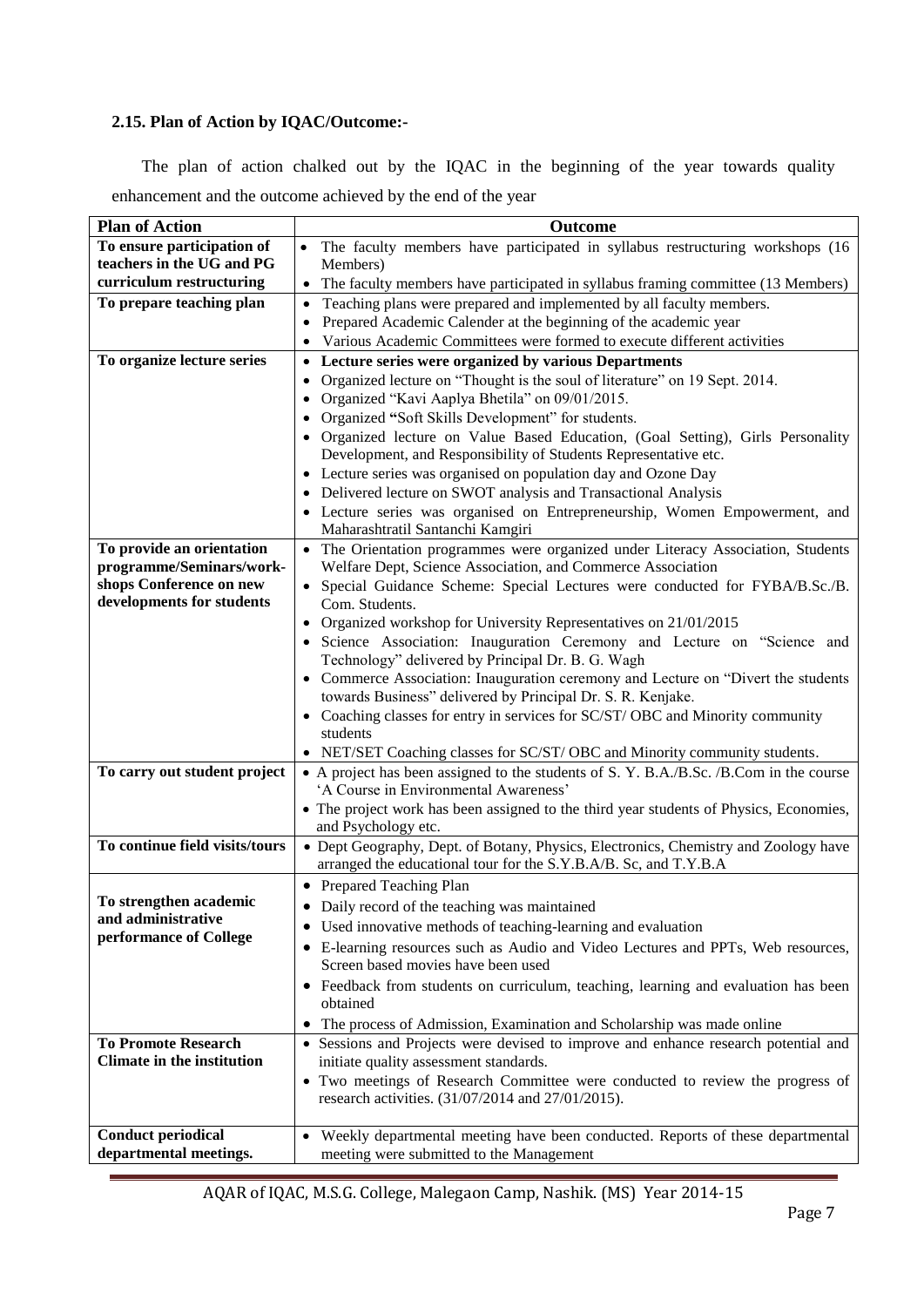| Yes<br>No<br>2.15 Whether the AQAR was placed in statutory body                                                                                                |  |
|----------------------------------------------------------------------------------------------------------------------------------------------------------------|--|
| Syndicate<br>Management<br>Any other body                                                                                                                      |  |
| Provide the details of the action taken                                                                                                                        |  |
| The proposed AQAR has been discussed in the meeting and approved.<br>The management suggested<br>Use of ICT in teaching and learning be increased<br>$\bullet$ |  |
| More faculty should apply for Major and Minor Research Projects to<br>$\bullet$<br><b>UGC/BCUD</b>                                                             |  |

Ξ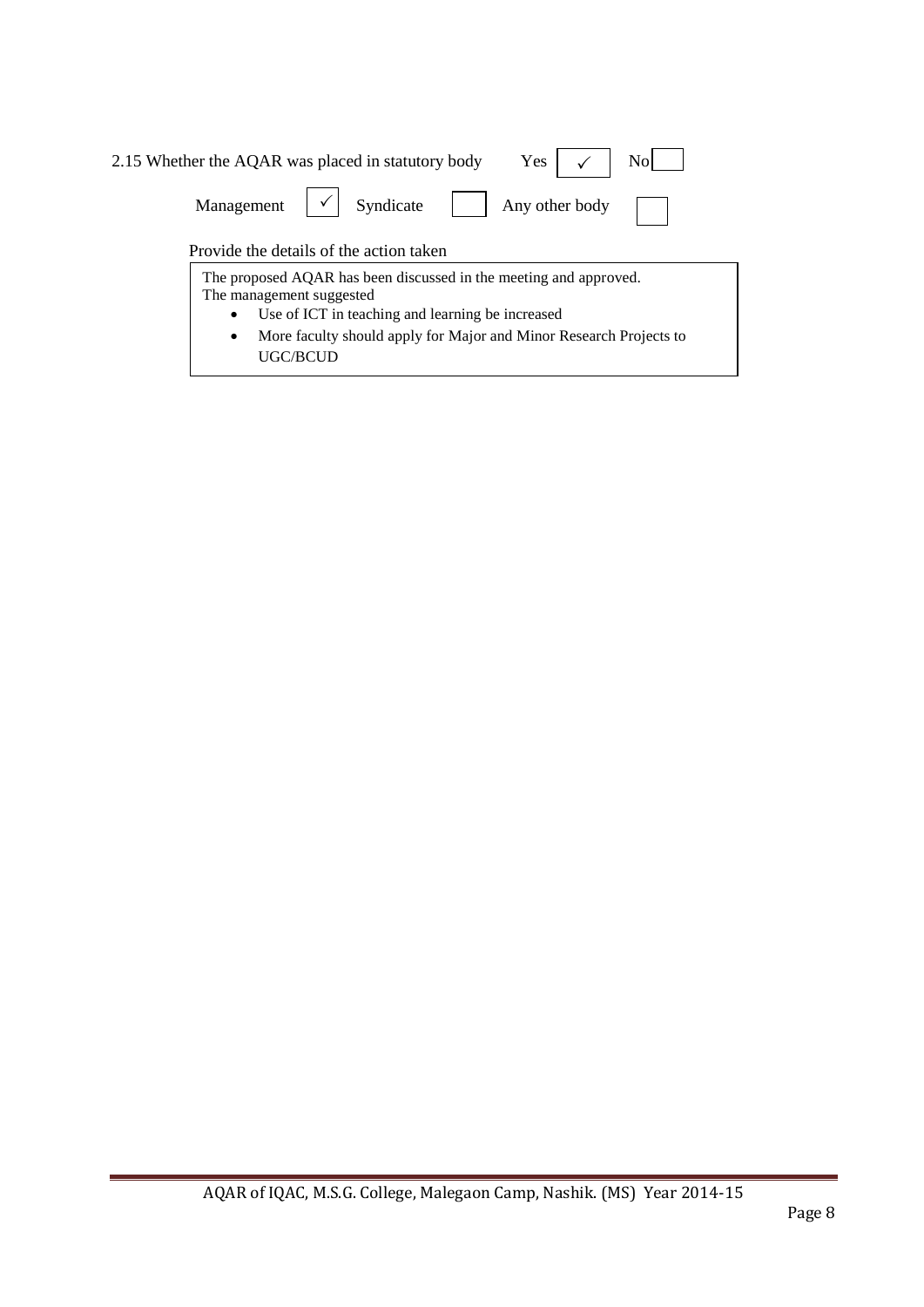# **Criterion – I 1. Curricular Aspects**

| 1.1. Details about Academic Programmes |
|----------------------------------------|
|----------------------------------------|

| Level of the<br><b>Programme</b> | Number of<br>existing<br><b>Programmes</b> | Number of<br>programmes<br>added during the<br>year | Number of<br>self-financing<br>programmes | <b>Number of value</b><br>added / Career<br><b>Oriented</b><br>programmes |
|----------------------------------|--------------------------------------------|-----------------------------------------------------|-------------------------------------------|---------------------------------------------------------------------------|
| PhD                              | 05                                         | Nil                                                 | Nil                                       | Nil                                                                       |
| PG                               | 13                                         | <b>Nil</b>                                          | 08                                        | Nil                                                                       |
| <b>UG</b>                        | 19                                         | Nil                                                 | 02                                        | Nil                                                                       |
| PG Diploma                       | $00\,$                                     | <b>Nil</b>                                          | Nil                                       | Nil                                                                       |
| <b>Advanced Diploma</b>          | $00\,$                                     | Nil                                                 | Nil                                       | Nil                                                                       |
| Diploma                          | $00\,$                                     | <b>Nil</b>                                          | Nil                                       | Nil                                                                       |
| Certificate                      | $00\,$                                     | Nil                                                 | Nil                                       | Nil                                                                       |
| Others                           | $00\,$                                     | <b>Nil</b>                                          | Nil                                       | <b>Nil</b>                                                                |
| <b>Total</b>                     | 37                                         |                                                     |                                           | --                                                                        |
| Interdisciplinary                | 01                                         |                                                     | --                                        | --                                                                        |
| Innovative                       | 00                                         | --                                                  |                                           |                                                                           |

- 1.2. (i) Flexibility of the Curriculum: CBCS/Core/Elective option / Open options: Yes
	- Choice Based Credit System (CBCS) introduced at PG level.
	- Optional courses at Final year of B.Sc.
	- Options are available at First Year
	- Science students can seek admission to the Arts  $&$  Commerce Stream Flexibility
	- Commerce Students may seek admission to the Arts stream
	- A graduate in B.Sc. may seek admission in M.A.
	- B.A. of any subject may seek admission to any subject of M.A.
	- (ii) Pattern of programmes:

|                                                            | Pattern                        | Number of programmes                   |                                                |
|------------------------------------------------------------|--------------------------------|----------------------------------------|------------------------------------------------|
|                                                            | Semester                       | 21                                     |                                                |
|                                                            | Tri-semester                   | 00                                     |                                                |
|                                                            | Annual                         | 10                                     |                                                |
| 1.3. Feedback from stakeholders Alumni<br>(On all aspects) |                                | $\checkmark$<br>Employers  <br>Parents | $\mathbb{F}_{q}$ .<br>$\checkmark$<br>Students |
| Mode of feedback                                           | Online<br>$\ddot{\phantom{a}}$ | Manual                                 | Co-operating schools (for PEI)                 |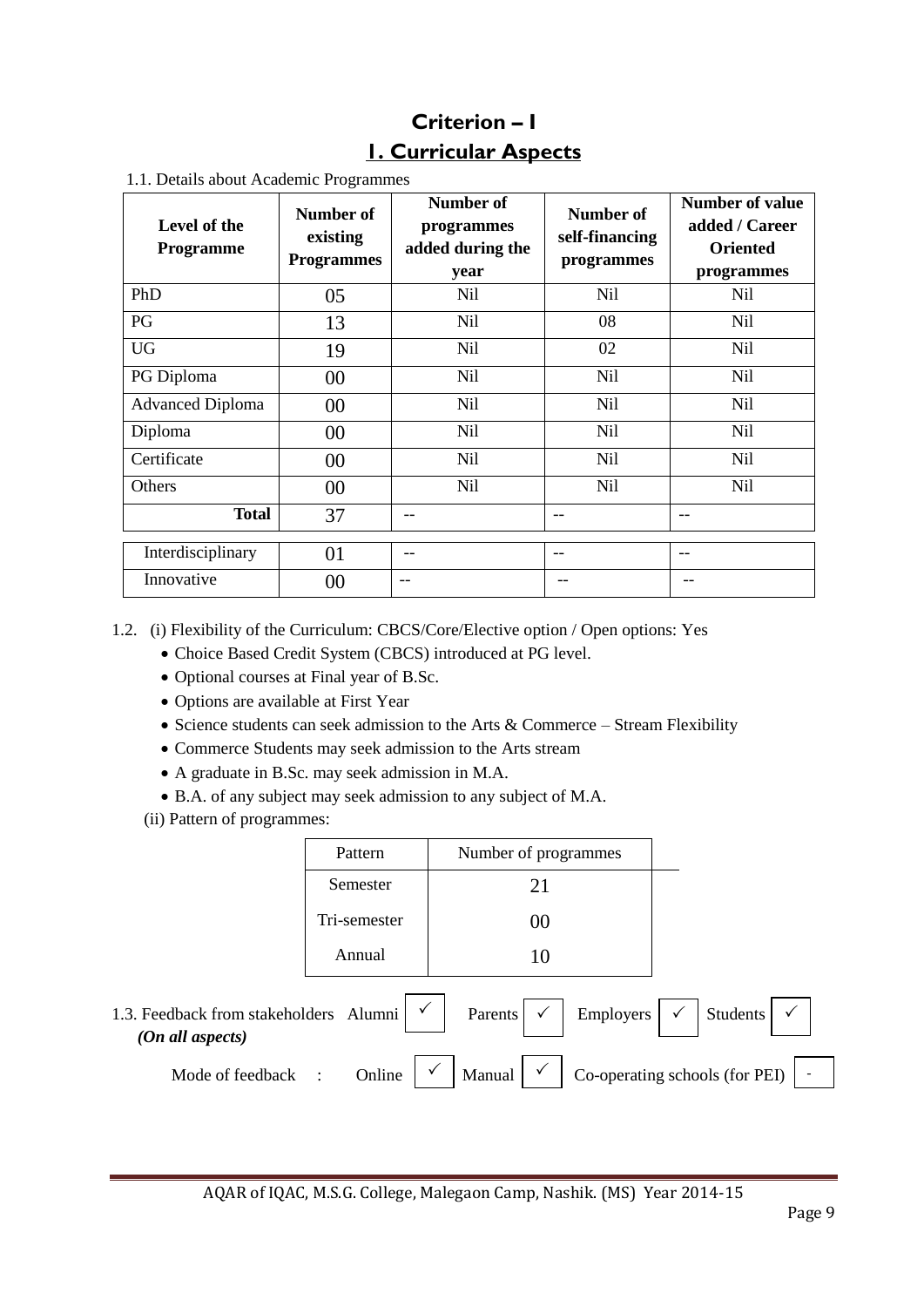1.4. Whether there is any revision/update of regulation or syllabi, if yes, mention their salient aspects. Yes

- The affiliating University revises the syllabi after every three (Arts & Comm) five (Sci.) years.
- Introduction of Choice Based Credit Grade system at PG level.

1.5. Any new Department/Centre introduced during the year. If yes, give details.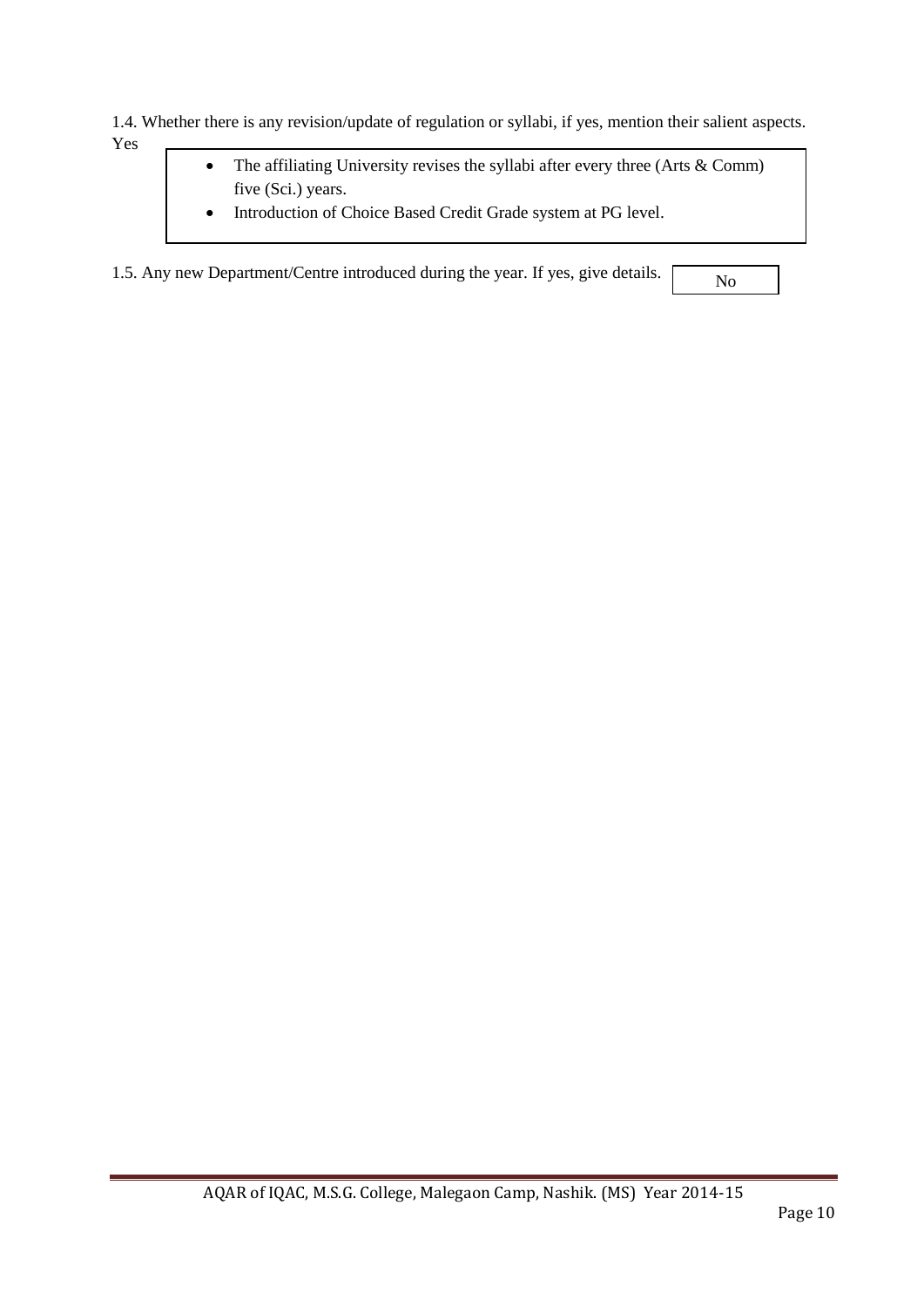### **Criterion – II**

### **2. Teaching, Learning and Evaluation**

**41**

| 2.1. Total No. of | Total | Asst. Professors | Associate Professors   Professors |        | <b>Others</b> |
|-------------------|-------|------------------|-----------------------------------|--------|---------------|
| permanent faculty | 93    |                  |                                   | $00\,$ | 42            |

2.2. No. of permanent faculty with Ph.D.

2.3. No. of Faculty Positions Recruited  $(R)$  and Va (V) during the year

| ons  | Asst.      |    | Associate  |    | Professors |    | Others |       | Total |  |
|------|------------|----|------------|----|------------|----|--------|-------|-------|--|
| cant | Professors |    | Professors |    |            |    |        |       |       |  |
|      |            |    |            |    |            |    |        |       |       |  |
|      | $- -$      | د، | $- -$      | -- | $- -$      | -- | --     | $- -$ | 00    |  |

2.4. No. of Guest and Visiting faculty and Temporary faculty

2.5. Faculty participation in conferences and symposia:

| No. of Faculty          | International level | National level | State level |
|-------------------------|---------------------|----------------|-------------|
| Attended                |                     | 54             |             |
| Presented papers        |                     | 24             | 06          |
| <b>Resource Persons</b> |                     |                | 06          |

2.6. Innovative processes adopted by the institution in Teaching and Learning:

- Demonstration using models and field visits
- $\triangleright$  Experiential learning to reinforce the fundamentals of the subject
- $\geq$  Simulations<br> $\geq$  Power point
- Power point presentation<br>
Projects. Seminar/oral form
- Projects, Seminar/oral for the students
- E-learning resources such as Audio and Video Lectures and PPTs, Web resources, Screen based movies
- Activity Based Teaching Learning
- 2.7. Total No. of actual teaching days during this academic year



- 2.8. Examination/ Evaluation Reforms initiated by the Institution (for example: Open Book Examination, Bar Coding, Double Valuation, Photocopy, and Online Multiple Choice Questions)
	- Bar Coding, Photocopy, Moderation, and MCQ for internal assessment examination.
	- For PG programmes seminars, tutorials, group discussions and projects etc.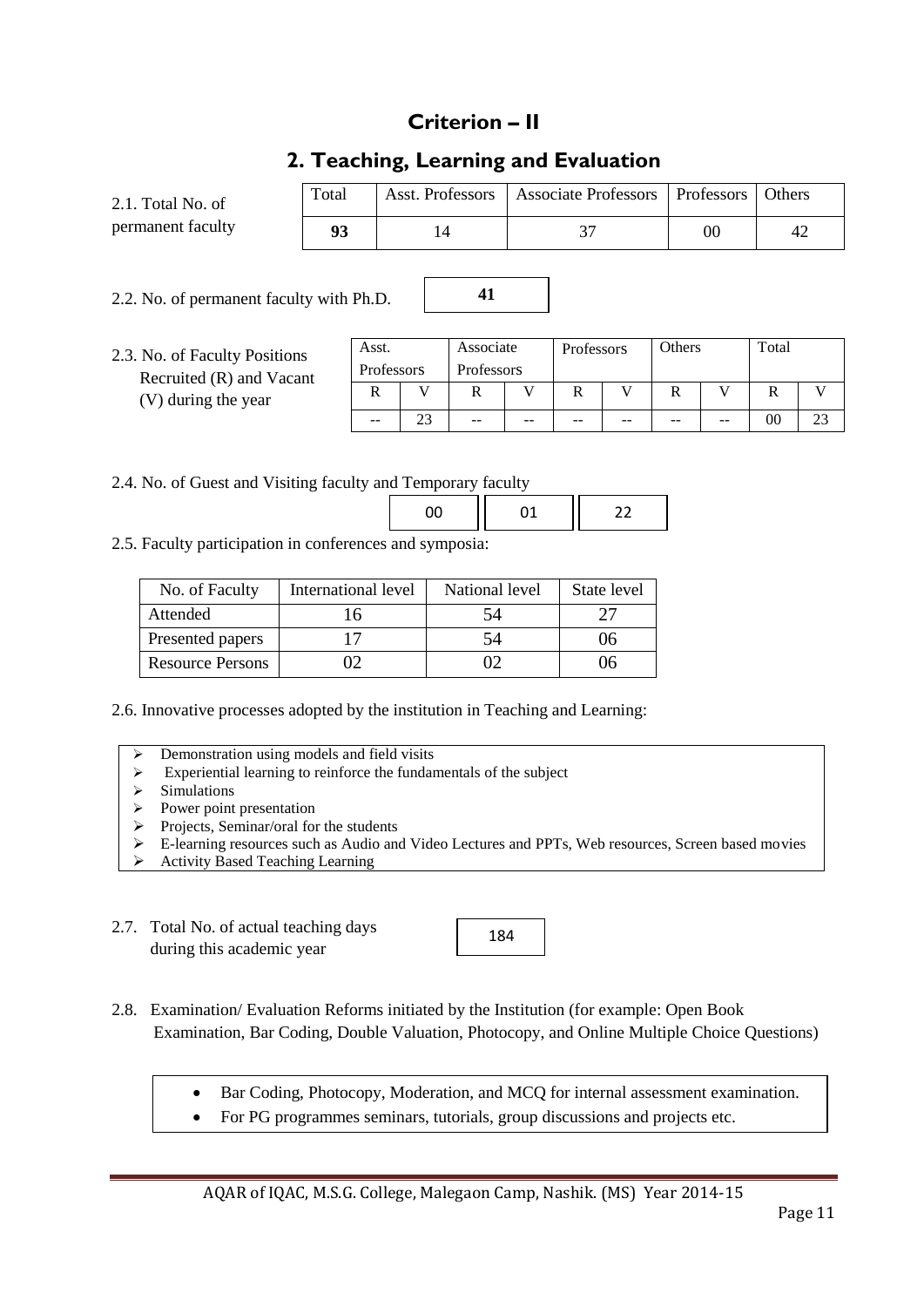2.9. No. of faculty members involved in curriculum restructuring/ Revision/syllabus development as member of Board of Study/ Faculty/Curriculum Development workshop



- 2.10. Average percentage of attendance of students
- 2.11. Course/Programme wise distribution of pass percentage:

| Title of the<br>Programme | Total no. of<br>students | Division    |     |     |     |        |  |
|---------------------------|--------------------------|-------------|-----|-----|-----|--------|--|
|                           | appeared                 | Distinction |     | П   | Ш   | Pass % |  |
| <b>BA</b>                 | 837                      | 66          | 183 | 265 | 231 | 89     |  |
| <b>B.Com</b>              | 161                      | 04          | 11  | 39  | 18  | 44.72  |  |
| B.Sc.                     | 332                      | 49          | 92  | 43  | 18  | 60.84  |  |
| <b>BCA</b>                | 43                       | $00\,$      | 02  | 13  | 07  | 51.16  |  |
| M.A                       | 178                      | 25          | 70  | 51  | 20  | 93.25  |  |
| M.Com                     | 71                       | 04          | 15  | 41  | 01  | 85.92  |  |
| M.Sc.                     | 55                       | 02          | 13  | 02  | 00  | 30.90  |  |

**79%**

2.12. How does IQAC Contribute/Monitor/Evaluate the Teaching & Learning processes:

- Prepared Teaching Plan
- Daily teaching record of the teaching was maintained
- Used innovative methods of teaching-learning and evaluation
- Lectures are supplemented by assignments, seminars and practical
- Rigorous review of the functioning of the various departments of the College is a part of quality enhancement/sustenance measures such as:
	- Periodical review of the teaching-learning process.

Feedback from students on curriculum, teaching, learning and evaluation.

- Yearly evaluation of teaching activities, extension activities and research through Self Appraisal-Academic Performance Indicator (API)
- The IQAC established the Exam Committee, Feedback committee for the effective execution of teaching-learning and evaluation.
- Continuous Evaluation through Tests, Tutorials, Seminars, Assignments, Internal Examinations, Viva voce and regular monitoring of attendance.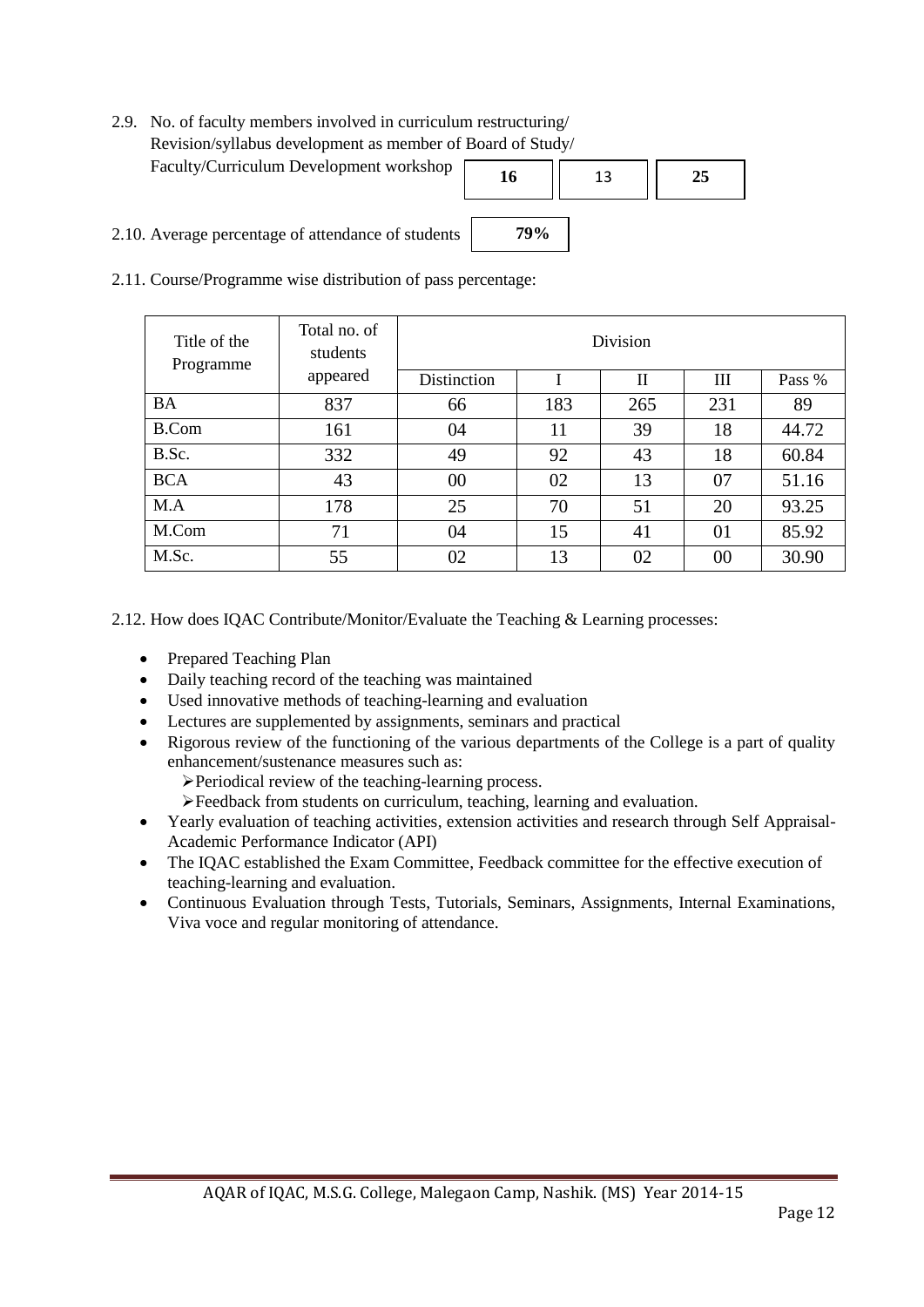2.13. Initiatives undertaken towards faculty development

| <b>Faculty / Staff Development Programs</b>    | <b>Number of faculty</b><br>benefitted |
|------------------------------------------------|----------------------------------------|
| Orientation programs                           | 05                                     |
| Refresher courses                              | 16                                     |
| UGC – Faculty Improvement Programs             | 03                                     |
| HRD programs                                   |                                        |
| Faculty exchange programs                      |                                        |
| Staff training conducted by the university     |                                        |
| Staff training conducted by other institutions |                                        |
| Summer / Winter schools, Workshops, etc.       |                                        |
| <b>Short Term Course</b>                       | 03                                     |

#### 2.14 Details of Administrative and Technical staff

| Category                                                                 | Number of<br>Permanent<br><b>Employees</b> | Number of<br>Vacant<br>Positions | Number of<br>permanent<br>positions filled<br>during the Year | Number of<br>positions filled<br>temporarily |
|--------------------------------------------------------------------------|--------------------------------------------|----------------------------------|---------------------------------------------------------------|----------------------------------------------|
| <b>Faculty Members</b><br><b>Technical Staff/Support</b><br><b>Staff</b> | 93<br>66                                   | 23<br>22                         | 00<br>00                                                      | 22<br>00                                     |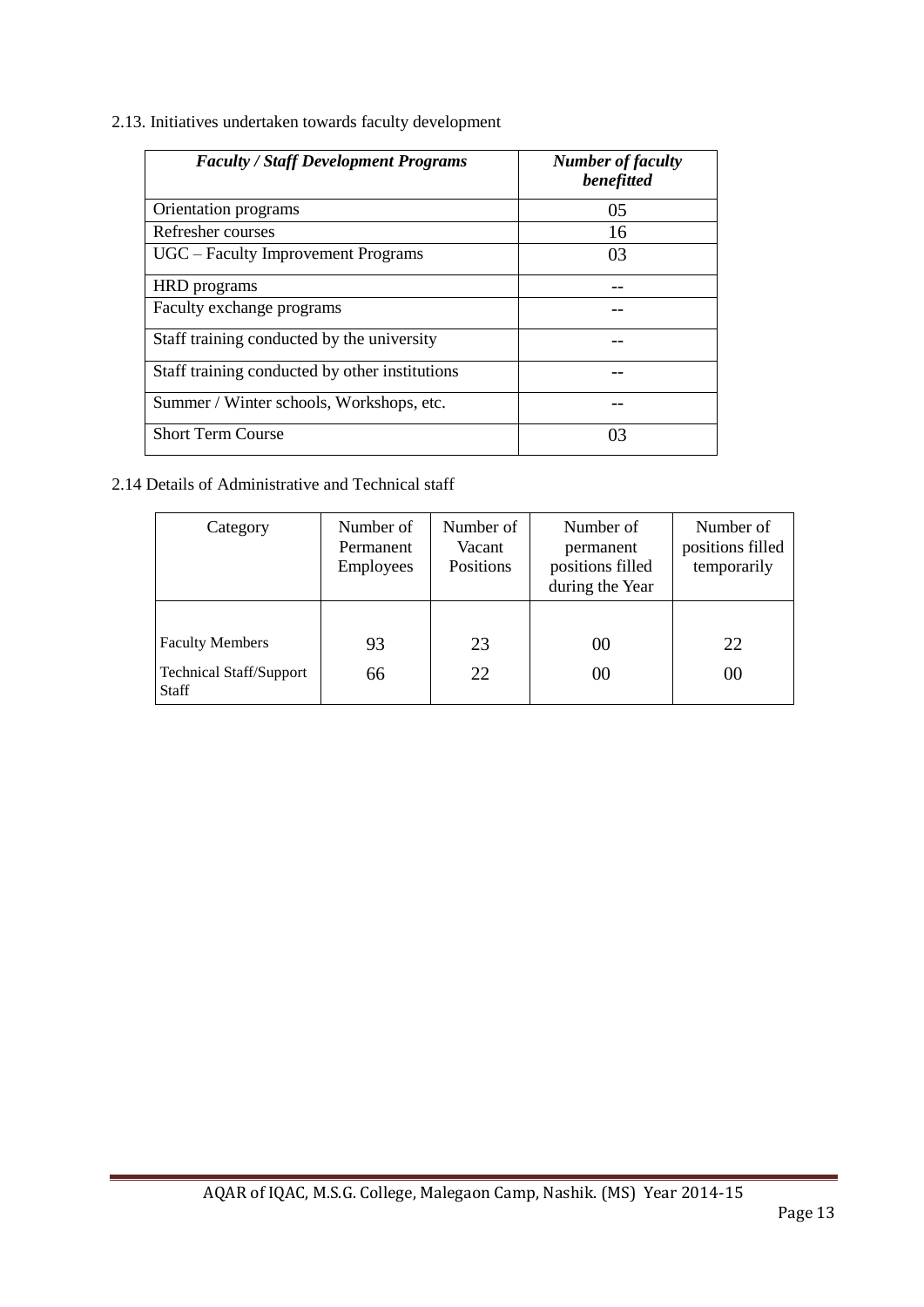# **Criterion – III**

# **3. Research, Consultancy and Extension**

3.1 Initiatives of the IQAC in Sensitizing/Promoting Research Climate in the institution

- Academic Research Committee has been formed
- Committee motivates the faculty to undertake MRP and doing M.Phil. & Ph.D.
- Committee motivates the faculty to present the research papers in National/International Conference and publish research papers in reputed Journals.
- To encourage the students for participation in "Avishkar" Innovative Project Competition conducted by S. P. Pune University.

#### 3.2. Details regarding major projects

|                     | Completed | Ongoing | Sanctioned | Submitted |
|---------------------|-----------|---------|------------|-----------|
| Number              | $- -$     | $- -$   | $- -$      |           |
| Outlay in Rs. Lakhs | $- -$     | $- -$   | $- -$      | 29.05     |

#### 3.3. Details regarding minor projects

|                     | Completed | Jngoing- | Sanctioned | Submitted       |
|---------------------|-----------|----------|------------|-----------------|
| Number              | 04        |          | 04         |                 |
| Outlay in Rs. Lakhs | 4.15      | 6.90     | 7.02       | 72 75<br>ے گے د |

3.4. Details on research publications

|                          | International | National | Others |
|--------------------------|---------------|----------|--------|
| Peer Review Journals     | l 6           |          |        |
| Non-Peer Review Journals |               | 08       |        |
| e-Journals               | 04            |          |        |
| Conference proceedings   | 06            |          |        |
| Chapters in Books        |               | 1 J Q    |        |

3.5. Details on Impact factor of publications:

| <b>Range</b> | -<br>. .<br>-- | verage |  | h-index |  | $C$ $\Omega$ DI IC<br>)PI<br>NOS.<br>-80<br>1n<br>UJ. | -- |
|--------------|----------------|--------|--|---------|--|-------------------------------------------------------|----|
|--------------|----------------|--------|--|---------|--|-------------------------------------------------------|----|

#### 3.6. Research funds sanctioned and received from various funding agencies, industry and other Organizations.

| Year    | funding Agency | Sanctioned |            |
|---------|----------------|------------|------------|
|         |                |            |            |
|         |                |            |            |
| 2 years | <b>UGC</b>     | 21.05 lacs | 21.05 lacs |
|         |                |            |            |
|         |                |            |            |
|         | <b>BCUD</b>    |            |            |
|         |                |            |            |
|         | 16 projects    | 21.05 lacs | 21.05 lacs |
|         |                |            |            |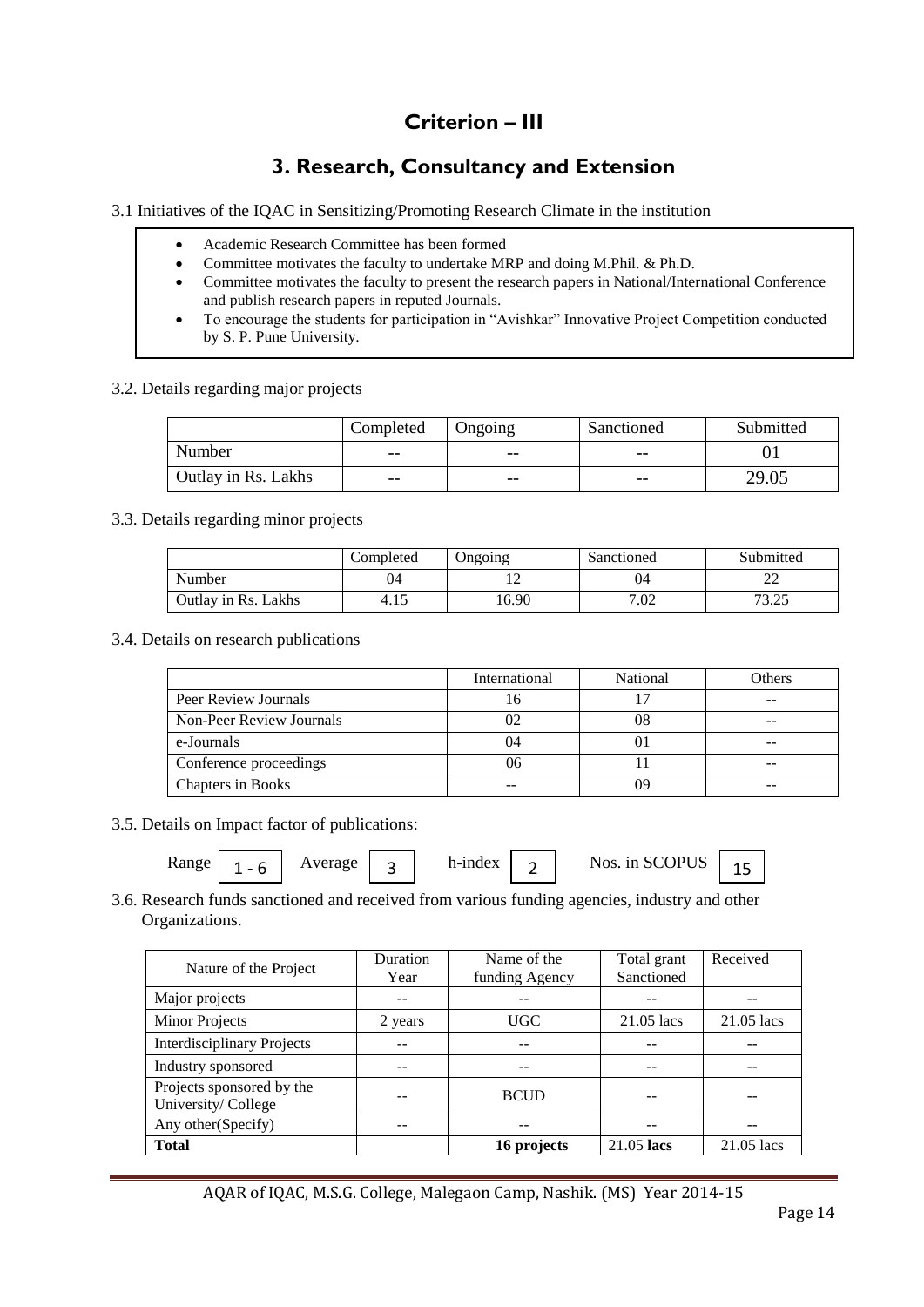|                                                 |                                                                                                      | 3.7. No. of books published i) With ISBN No.            |                      | 11               |                         | <b>Chapters in Edited Books</b> |                                               | 09 |
|-------------------------------------------------|------------------------------------------------------------------------------------------------------|---------------------------------------------------------|----------------------|------------------|-------------------------|---------------------------------|-----------------------------------------------|----|
|                                                 |                                                                                                      | 3.8. No. of University Departments receiving funds from | ii) Without ISBN No. |                  |                         |                                 |                                               |    |
|                                                 |                                                                                                      | UGC-SAP                                                 |                      | CAS              |                         | <b>DST-FIST</b>                 |                                               |    |
|                                                 |                                                                                                      | <b>DPE</b>                                              |                      |                  | <b>DBT</b> Scheme/funds | --                              |                                               |    |
| 3.9. For colleges<br>Autonomy<br><b>INSPIRE</b> |                                                                                                      |                                                         |                      | <b>CPE</b><br>CE |                         |                                 | <b>DBT</b> Star Scheme<br>Any Other (specify) |    |
|                                                 | 3.10. Revenue generated through consultancy<br>3.11. No. of conferences organized by the Institution |                                                         |                      |                  |                         |                                 |                                               |    |
|                                                 |                                                                                                      |                                                         |                      |                  |                         |                                 |                                               |    |
|                                                 | Level                                                                                                | International                                           | National             | State            | University              | College                         |                                               |    |
|                                                 | Number                                                                                               |                                                         | 01                   | $-$              | 03                      |                                 |                                               |    |
|                                                 | Sponsoring                                                                                           |                                                         | <b>UGC</b>           | $-$              | BCUD,                   | --                              |                                               |    |
|                                                 | agencies                                                                                             |                                                         |                      |                  | S. P. Pune              |                                 |                                               |    |

### 3.12. No. of faculty served as experts, chairpersons or resource persons: **10**

| 3.13. No. of collaborations                                |                                                                                  |        |  | Any other $\vert$ |  |
|------------------------------------------------------------|----------------------------------------------------------------------------------|--------|--|-------------------|--|
| 3.14. No. of linkages created during this year             |                                                                                  | $\sim$ |  |                   |  |
| 3.15. Total budget for research for current year in lakhs: |                                                                                  |        |  |                   |  |
| $E_{\text{nom}}$ funding against $\vert$                   | $\Gamma$ Example 100 $\Gamma$ Example of $\Gamma$ Inivianates $\Gamma$ allocates |        |  |                   |  |

University

| From funding agency | <b>UGC</b> | From Management of University/College | $\sim$ $-$ |
|---------------------|------------|---------------------------------------|------------|
| $_{\rm Total}$      | 17.75 lacs |                                       |            |

### 3.16. No. of patents received this year

| <b>Type of Patent</b> |         | Number |
|-----------------------|---------|--------|
| <b>National</b>       | Applied |        |
|                       | Granted |        |
| International         | Applied |        |
|                       | Granted |        |
| Commercialised        | Applied |        |
|                       | Granted |        |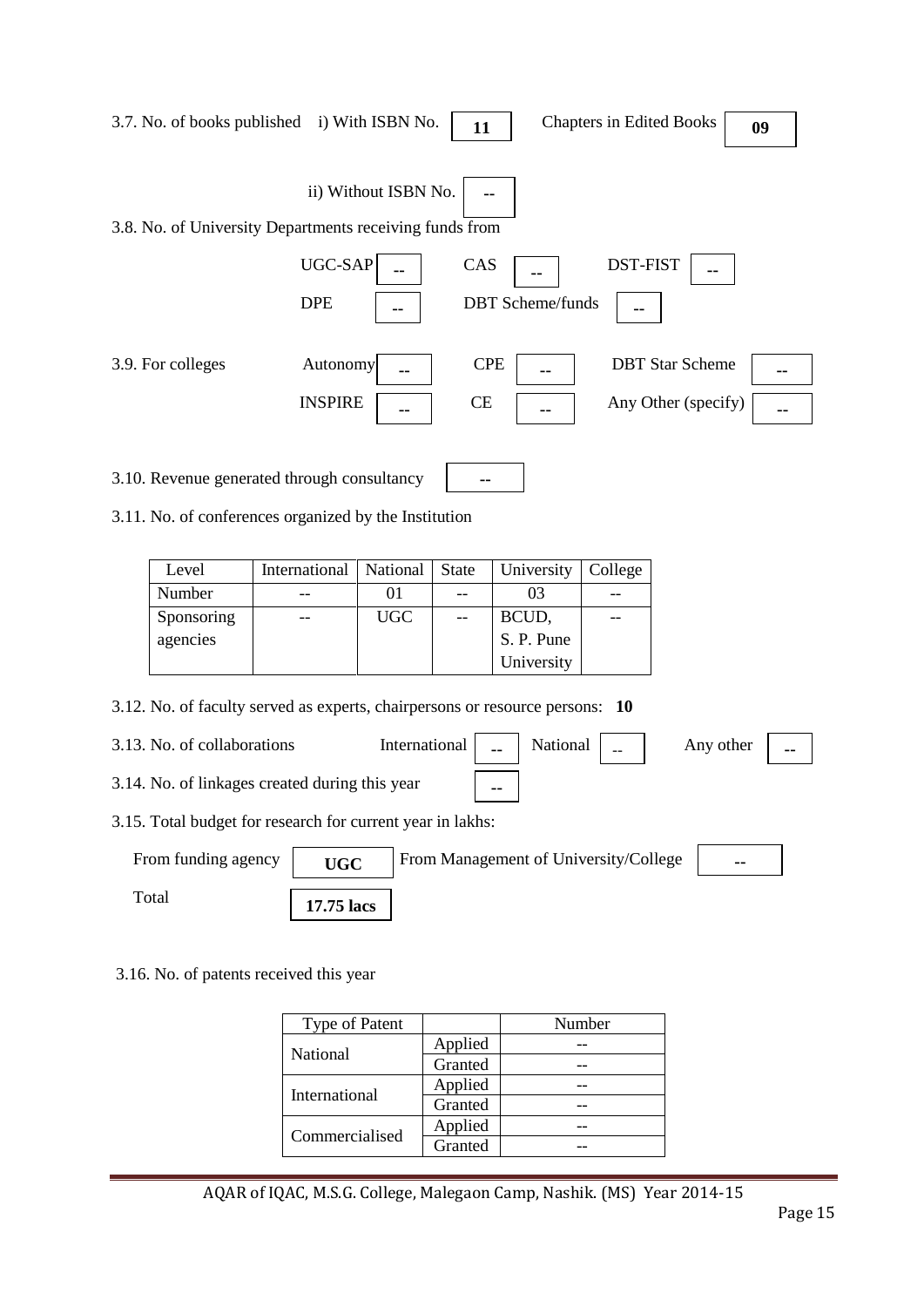### 3.17. No. of research awards/ recognitions received by faculty and research fellows of the institute in the year

| Total      | International                                                                                            | National   | <b>State</b>  | University             | Dist                   | College |                      |    |    |
|------------|----------------------------------------------------------------------------------------------------------|------------|---------------|------------------------|------------------------|---------|----------------------|----|----|
| 04         | 00                                                                                                       | 00         | 01            | 00                     | 03                     | 00      |                      |    |    |
|            | 3.18. No. of faculty from the Institution<br>who are Ph. D. Guides<br>and students registered under them |            |               | 16<br>39               |                        |         |                      |    |    |
|            | 3.19 No. of Ph.D. awarded by faculty from the Institution                                                |            |               |                        |                        | 16      |                      |    |    |
|            | 3.20 No. of Research scholars receiving the Fellowships (Newly enrolled + existing ones)                 |            |               |                        |                        |         |                      |    |    |
|            | <b>JRF</b><br>$\boldsymbol{00}$                                                                          | <b>SRF</b> | 00            | <b>Project Fellows</b> |                        | 00      | Any other            | 03 |    |
|            |                                                                                                          |            |               |                        |                        |         | FIP programme by UGC |    |    |
|            | 3.21 No. of students participated in NSS events:                                                         |            |               |                        |                        |         |                      |    |    |
|            |                                                                                                          |            |               | University level       |                        | 16      | State level          |    | 04 |
|            |                                                                                                          |            |               | National level         |                        | 22      | International level  |    | -- |
|            | 3.22 No. of students participated in NCC events:                                                         |            |               |                        |                        |         |                      |    |    |
|            |                                                                                                          |            |               |                        | <b>Battalion</b> level | 72      | State level          |    | 04 |
|            |                                                                                                          |            |               | National level         |                        | 01      | International level  |    |    |
|            | 3.23 No. of Awards won in NSS:                                                                           |            |               |                        |                        |         |                      |    |    |
|            |                                                                                                          |            |               | University level       |                        |         | State level          |    |    |
|            |                                                                                                          |            |               | National level         |                        |         | International level  |    |    |
|            | 3.24 No. of Awards won in NCC:                                                                           |            |               |                        |                        |         |                      |    |    |
|            |                                                                                                          |            |               | University level       |                        |         | State level          |    |    |
|            |                                                                                                          |            |               | National level         |                        |         | International level  |    |    |
|            | 3.25 No. of Extension activities organized                                                               |            |               |                        |                        |         |                      |    |    |
|            | University forum                                                                                         |            | College forum |                        | 04                     |         |                      |    |    |
| <b>NCC</b> |                                                                                                          | 06         | <b>NSS</b>    |                        | 14                     |         | Any other            |    |    |
|            | 3.26 Major Activities during the year Institutional Social Responsibility                                |            |               |                        |                        |         |                      |    |    |
|            | Tree Plantation, Blood Donation, Special NSS Camp.                                                       |            |               |                        |                        |         |                      |    |    |
|            | Organized lectures series under extra mural activities (Bahishal Shikshan                                |            |               |                        |                        |         |                      |    |    |

AQAR of IQAC, M.S.G. College, Malegaon Camp, Nashik. (MS) Year 2014-15

Mandal)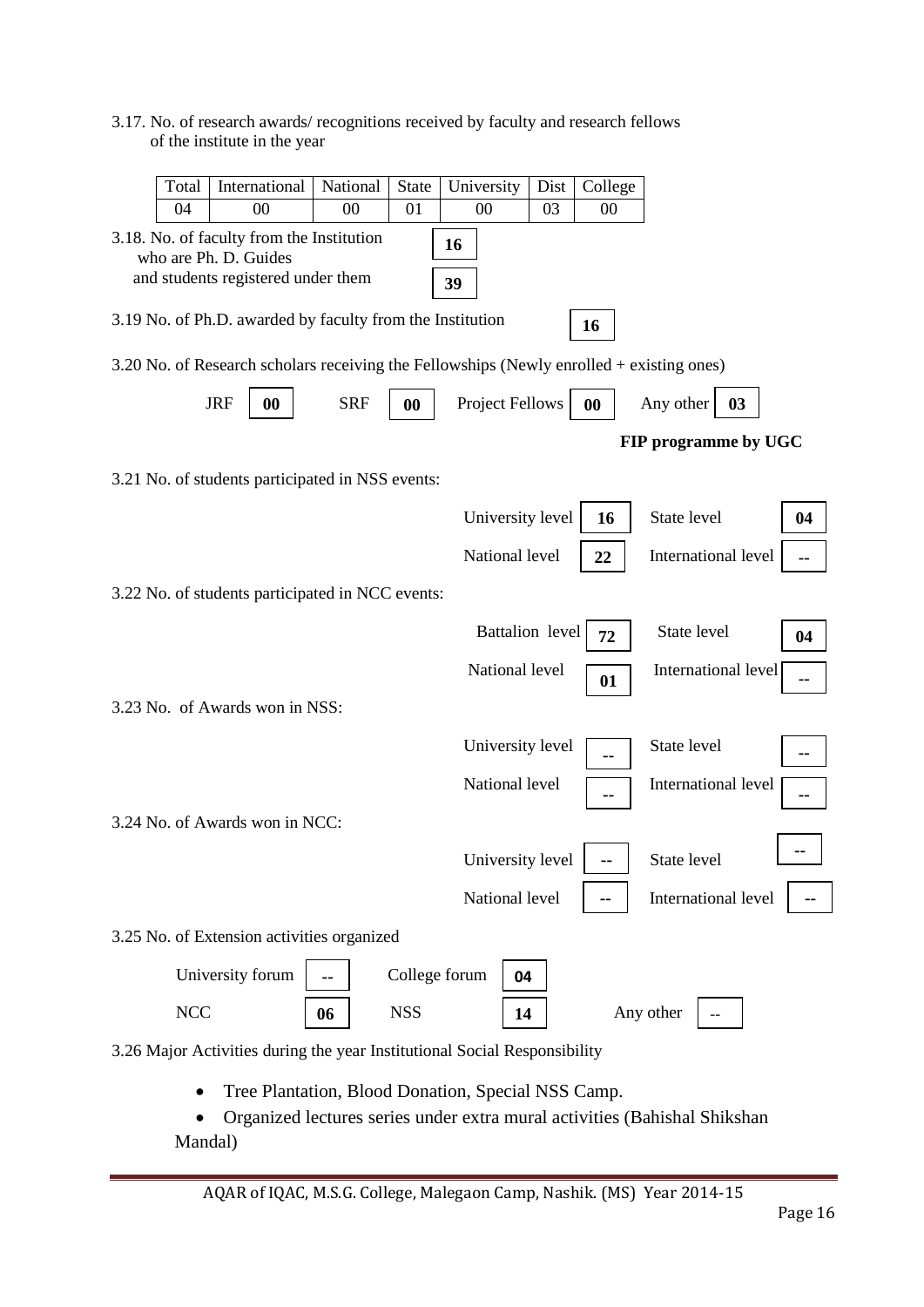- Organized camps for Hb checkup/blood group checkup HIV checkup.
- Campaign for conservation of water literacy.
- Over awareness campaign , cleanliness drive , visits to the orphanage.
- Sanitations (pit holes at adopted villages.
- Campaign for road safety.
- Street plays for awareness on save daughter, suicide of farmers and anti-dowry.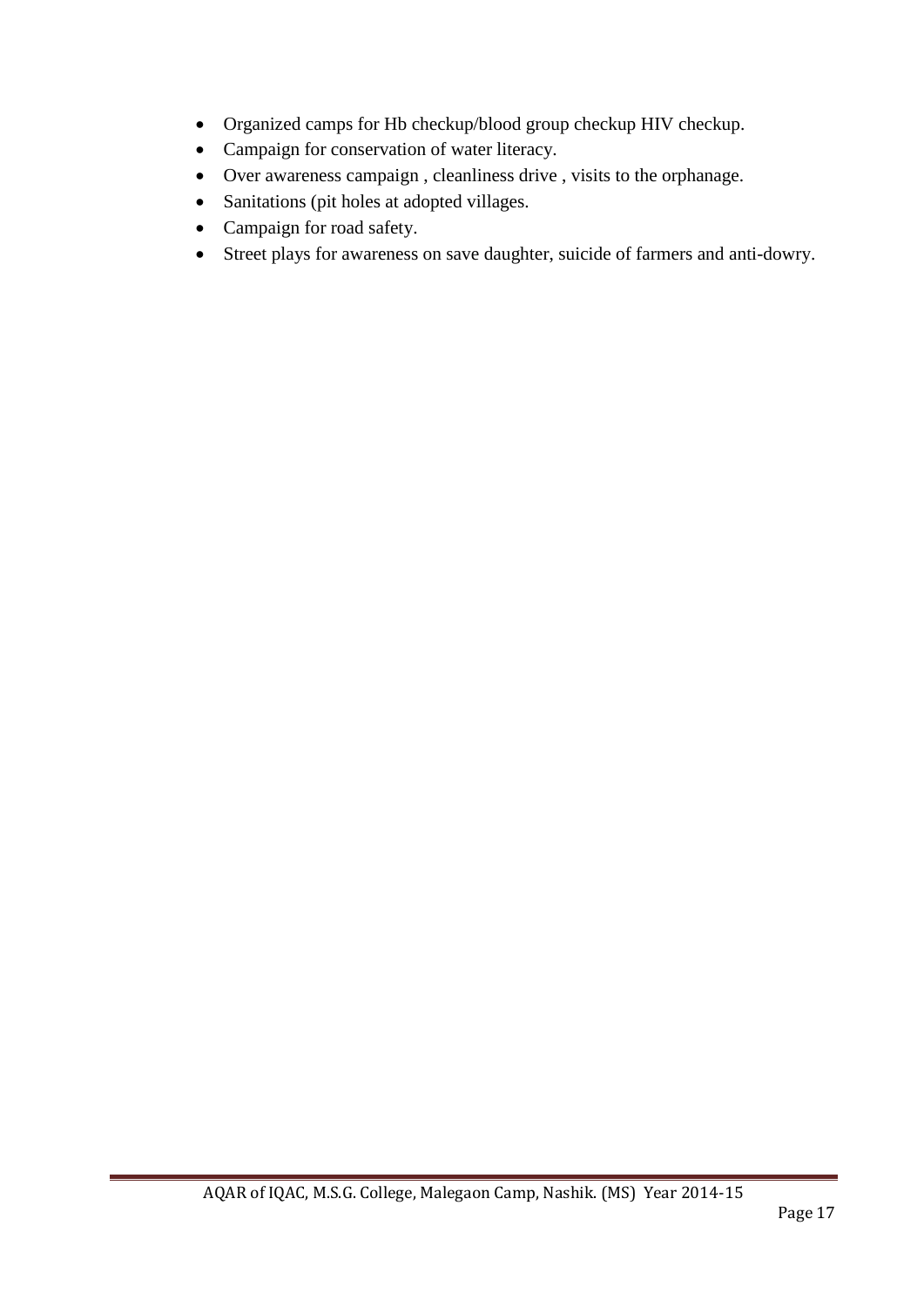# **Criterion – IV 4. Infrastructure and Learning Resources**

4.1 Details of increase in infrastructure facilities:

| Facilities                                                                     | Existing               | Newly created | Source of<br>Fund            | Total           |
|--------------------------------------------------------------------------------|------------------------|---------------|------------------------------|-----------------|
| Campus area                                                                    | 33500 Sq<br>Mt         |               |                              | 33500<br>Sq.Mt. |
| Class rooms                                                                    | 53                     |               | Management<br><b>UGC</b>     | 53              |
| Laboratories                                                                   | 18                     |               | College                      | 18              |
| <b>Seminar Halls</b>                                                           | 02                     |               | College                      | 02              |
| No. of important equipments<br>purchased ( $\geq$ 1-0 lakh) during the         | 01                     |               | <b>UGC</b>                   | 01              |
| current year.                                                                  |                        | 03            | College                      | 03              |
| Value of the equipment purchased<br>during the year (Rs. in Lakhs)             | <b>UGC</b><br>13.38717 | 6.21280       |                              | 18.5997         |
| <b>Renovation of college Building and</b><br><b>Purchase of infrastructure</b> |                        | 248.68887     | <b>Management</b><br>College | 248.68887       |

### 4.2 Computerization of administration and library

The administration and library are automated and computerised

#### 4.3 Library services:

|                    | Existing         |           | Newly added |         | Total  |           |  |
|--------------------|------------------|-----------|-------------|---------|--------|-----------|--|
|                    | No.              | Value     | No.         | Value   | No.    | Value     |  |
| Text Books &       | 136696           | 133.25962 | 2529        | 5.60853 | 140343 | 140.73525 |  |
| Reference          |                  | Lac       | 1118        | 1.86710 |        | Lac       |  |
| <b>Books</b>       |                  |           |             |         |        |           |  |
| e-Books            | 97000            | --        | 1613        | $- -$   | 98613  |           |  |
| e-Journals         | 6000             | --        | 1000        |         | 7000   |           |  |
|                    | (Downloads)      |           |             |         |        |           |  |
| Digital            | <b>INFLIBNET</b> | --        | --          | 5000    | --     | 21500     |  |
| Database           | <b>DELNET</b>    | --        | --          | 16500   | --     |           |  |
| CD & Video         | 284              | 7000      | --          |         | 284    | 7000      |  |
| Others (specify)   |                  |           |             |         |        |           |  |
| <b>PERIODICALS</b> | 150              | 125403    | --          | $- -$   | 150    | 125403    |  |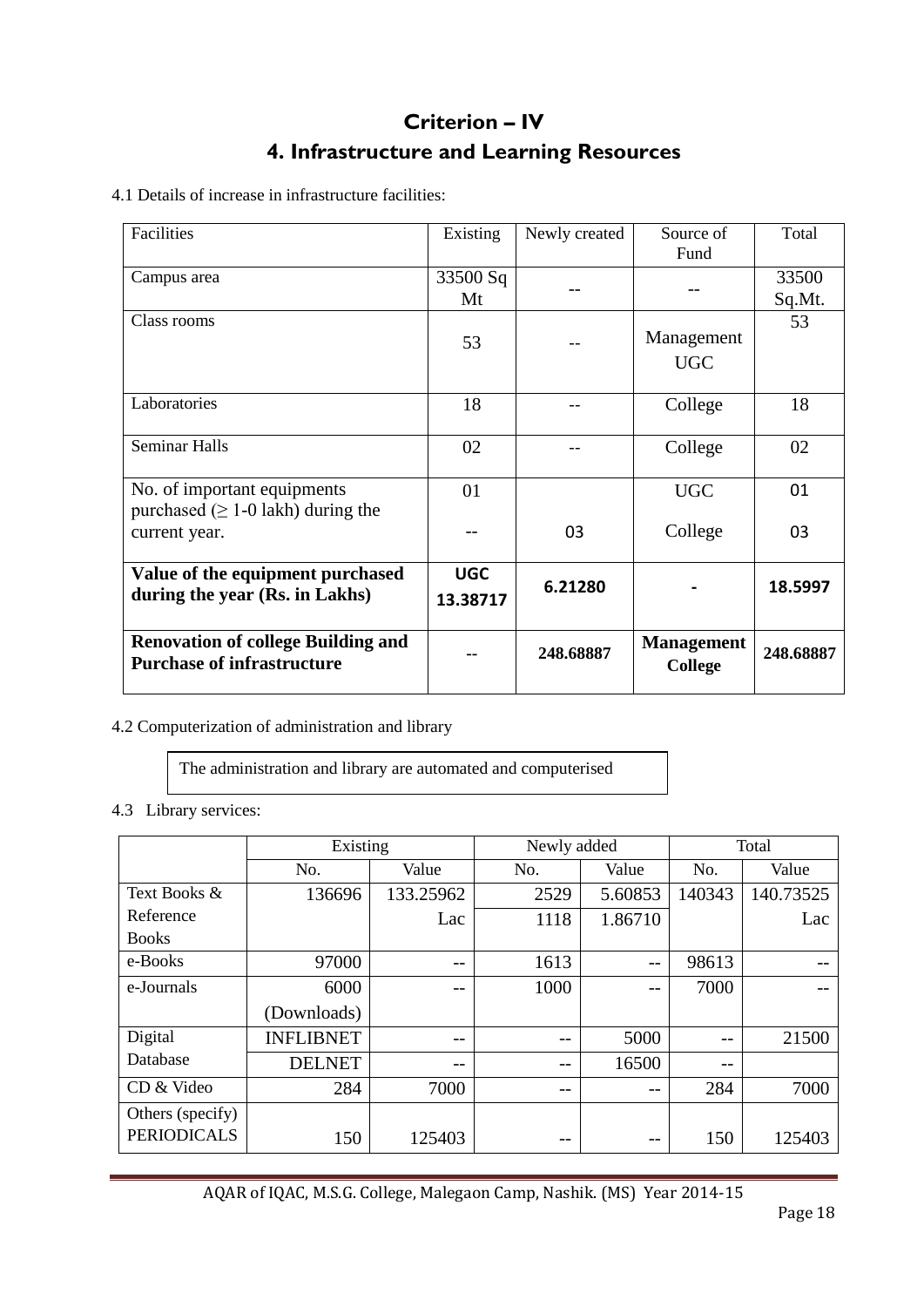| Thesis               | 50       | $- -$ | $- -$ | $- -$ | $- -$        | IJΩ   |
|----------------------|----------|-------|-------|-------|--------------|-------|
| <b>News Papers</b>   | 10<br>10 | 0312  | 04    |       | $\sim$<br>∠∠ |       |
| <b>Bound Volumes</b> | 1461     | $- -$ | $- -$ | $- -$ | 461          | $- -$ |

#### 4.4 Technology up-gradation (overall)

|          | Total<br>Computers | Computer<br>Labs | Internet                                                                                  | <b>Browsing</b><br>Centres | Computer<br>Centres | Office          | Depart<br>-ments | Others                                                                                  |
|----------|--------------------|------------------|-------------------------------------------------------------------------------------------|----------------------------|---------------------|-----------------|------------------|-----------------------------------------------------------------------------------------|
| Existing | 90                 | 03               | 2 mbps Broad<br>Band lease line<br>provided on 105<br>computers from<br><b>ISP</b> Airtel | $00\,$                     | 00                  | 02              | 19               | Library<br>and<br>Examin<br>ation<br>Depart<br>ments<br>are fully<br>comput-<br>erised. |
| Added    | 65                 | 00 <sup>1</sup>  | 00                                                                                        | $00\,$                     | 00 <sup>1</sup>     | 00 <sup>1</sup> | 00 <sup>1</sup>  | 00                                                                                      |
| Total    | 155                | 03               | 105                                                                                       | $\bf{00}$                  | $\bf{00}$           | 02              | 19               | 00                                                                                      |

#### 4.5 Computer, Internet access, training to teachers and students and any other programme for technology Up-gradation (Networking, e-Governance etc.)

| Internet connectivity is provided to almost all departments and other administrative and support |
|--------------------------------------------------------------------------------------------------|
| facilities in the college campus                                                                 |

• Networking programme for the students

#### 4.6. Amount spent on maintenance in lakhs:

- i) ICT
- ii) Campus Infrastructure and facilities
- iii) Equipment
- iv) Others

| 5.70197  |  |
|----------|--|
| 50.29373 |  |
| 13.38717 |  |
| 9.18308  |  |

**Total:** 

**78.56595**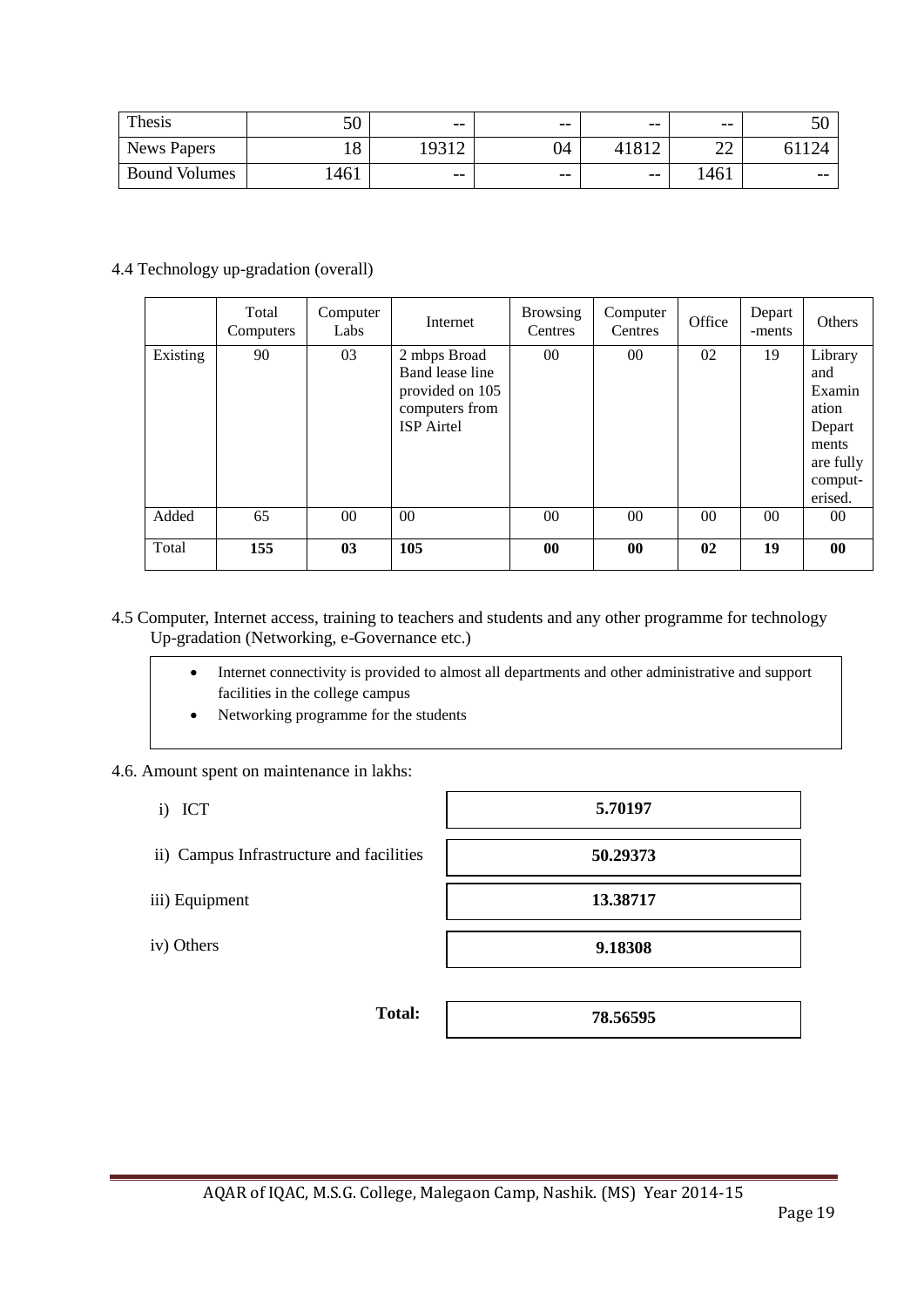# **Criterion – V 5. Student Support and Progression**

5.1. Contribution of IQAC in enhancing awareness about Student Support Services

| $\bullet$ | Academic Calender                                          |
|-----------|------------------------------------------------------------|
|           | Designing of college website and uploading data of college |
|           | College Brochures & Prospectus                             |
| $\bullet$ | Notice board and enquiry counter                           |
|           | Online admission process                                   |
|           | Anti-Ragging Activities (Online Affidavit)                 |

- Counselling centre
- Informal interactions in the classroom and laboratories

#### 5.2. Efforts made by the institution for tracking the progression

| Through                                         |  |
|-------------------------------------------------|--|
| Alumni<br>$\bullet$                             |  |
| <b>Parents Teacher Association</b><br>$\bullet$ |  |
| Students' Council<br>$\bullet$                  |  |
| <b>Advisory Committee</b><br>$\bullet$          |  |
| Students feedback<br>$\bullet$                  |  |
|                                                 |  |

| 5.3. (a) Total Number of students     |           |                        |                     |                          |                     | <b>UG</b> |         | PG                     |           |                        | Ph.D.                    |       | Others |
|---------------------------------------|-----------|------------------------|---------------------|--------------------------|---------------------|-----------|---------|------------------------|-----------|------------------------|--------------------------|-------|--------|
|                                       |           |                        |                     |                          | 3967                |           | 655     |                        |           | 17                     |                          | --    |        |
| (b) No. of students outside the state |           |                        |                     |                          | --                  |           |         |                        |           |                        |                          |       |        |
| (c) No. of international students     |           |                        |                     |                          |                     | --        |         |                        |           |                        |                          |       |        |
| Men                                   |           | N <sub>0</sub><br>3035 |                     | $\%$<br>65.45            |                     | Women     |         | N <sub>o</sub><br>1628 |           | $\frac{0}{0}$<br>34.55 |                          |       |        |
|                                       |           |                        |                     | Last Year 2013-2014      | This Year 2014-2015 |           |         |                        |           |                        |                          |       |        |
| General                               | <b>SC</b> | <b>ST</b>              | OBC                 | Physically<br>Challenged |                     | Total     | General | <b>SC</b>              | <b>ST</b> | <b>OBC</b>             | Physically<br>Challenged | Total |        |
| 4223                                  | 256       | 148                    | 1630                | 3                        |                     | 6260      | 1183    |                        | 453 279   | 2697                   | 00                       | 4612  |        |
|                                       |           |                        | Demand ratio UG 1:2 |                          |                     |           | Dropout | $:2\%$                 |           |                        |                          |       |        |

PG 1: 1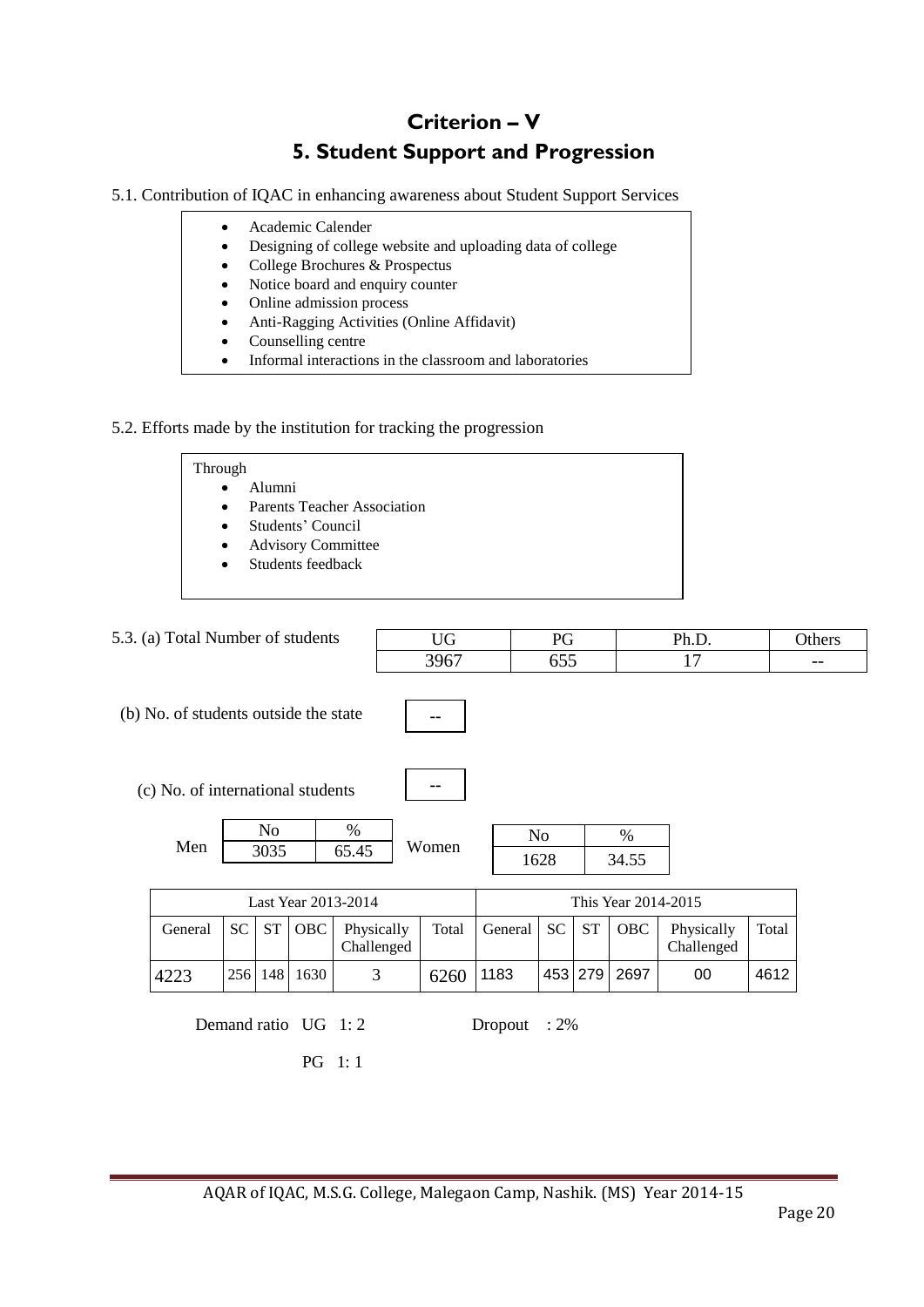5.4. Details of student support mechanism for coaching for competitive examinations (If any)

- The college has established coaching centre for entry in services (Competitive Exam Cell) and guidance to the interested students appearing for the MPSC, UPSC, Banking services and other competitive exams
- The college has conducted coaching classes for NET/SET students



5.6. Details of student counselling and career guidance

- The college provides counselling and career guidance through Placement Cell and Competitive Exam. Centre
	- Guest lectures and seminars for career counselling

**30**

Efforts made by teachers at departmental level

No. of students benefited

5.7. Details of campus placement

|                                       | On campus                          | <b>Off Campus</b>                   |                           |
|---------------------------------------|------------------------------------|-------------------------------------|---------------------------|
| Number of<br>Organizations<br>Visited | Number of Students<br>Participated | Number of<br><b>Students Placed</b> | Number of Students Placed |
| 04                                    | 500                                | 24                                  | 06                        |

#### 5.8. Details of gender sensitization programmes

- The college has established the Women Grievance Cell /Sexual Harassment Redressal Cell which include the senior members as a chair and other members including students and nonteaching.
- The chairman aware the students about their duties and responsibilities regarding the college.
- Principal guided the students about their rights in college campus and declared them to complaint him directly without any hesitation through the complaint/suggestion box.
- The Cell organized Yuva Melava especially for female students' on 13 Jan 2015. Dr. Hemangi Waval delivered a lecture on **'Health and Cleanliness'**.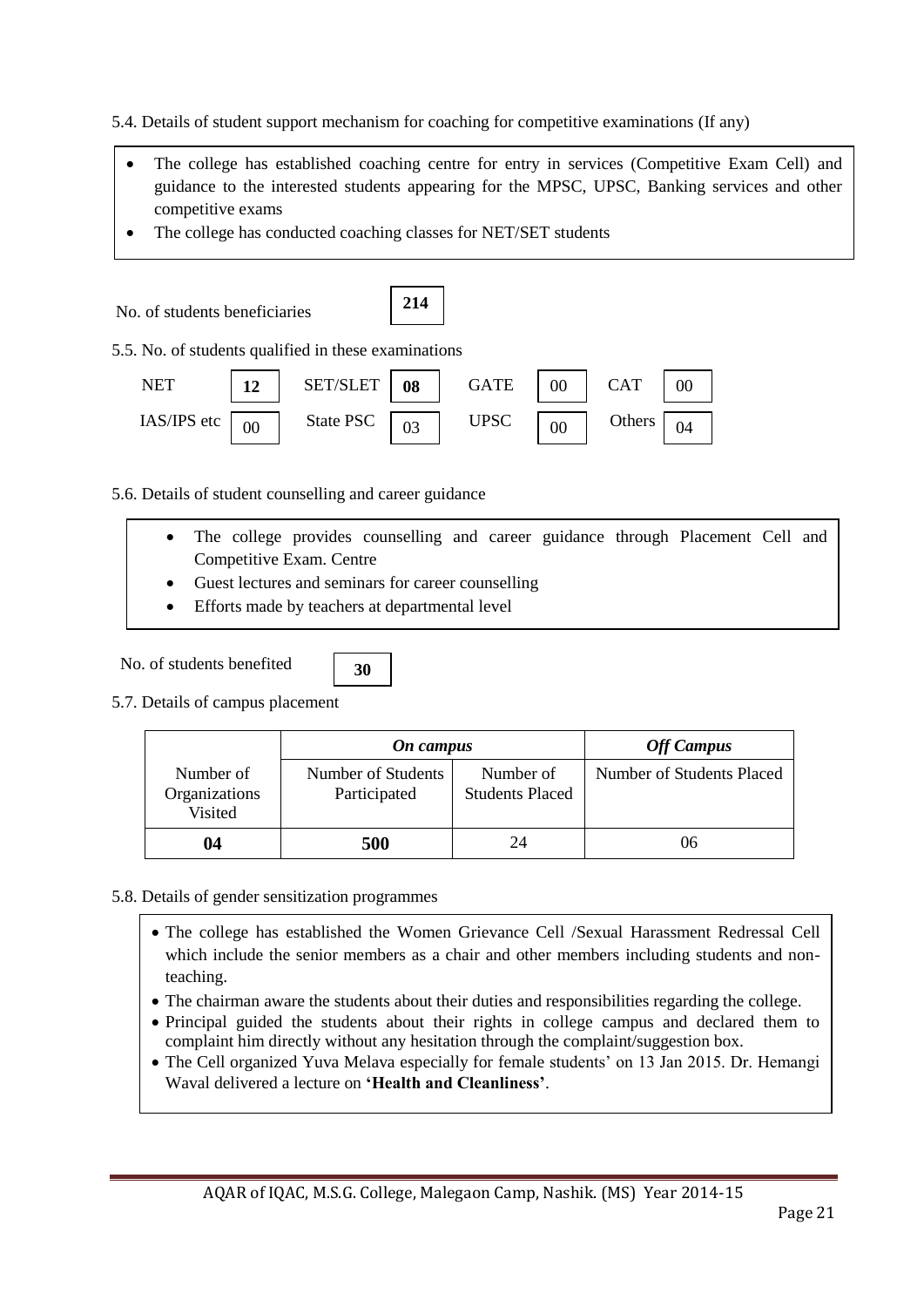#### 5.9. Students Activities

| 5.9.1. | No. of students participated in Sports, Games and other events          |                |                |                     |  |
|--------|-------------------------------------------------------------------------|----------------|----------------|---------------------|--|
|        | State/ University level $\begin{bmatrix} 01 \end{bmatrix}$              | National level | $\overline{a}$ | International level |  |
|        | No. of students participated in cultural events                         |                |                |                     |  |
|        | State/ University level   27                                            | National level |                | International level |  |
| 5.9.2. | No. of medals /awards won by students in Sports, Games and other events |                |                |                     |  |
|        | Sports: State/ University level                                         | National level |                | International level |  |

| Cultural: State/ University level | $\sim$ | National level | -- | International level | $\sim$ |
|-----------------------------------|--------|----------------|----|---------------------|--------|

#### 5.10. Scholarships and Financial Support

|                                                                                    | Number of<br>students | Amount   |
|------------------------------------------------------------------------------------|-----------------------|----------|
| Financial support from institution                                                 | 00                    |          |
| Financial support from government                                                  | 3119                  | 15844177 |
| Financial support from other sources                                               | 37                    | 345000   |
| received<br>Number<br>students<br>who<br>of<br>International/National recognitions | 00                    | 00       |

#### 5.11. Student organised / initiatives



5.12. No. of social initiatives undertaken by the students

5.13. Major grievances of students (if any) redressed: **Nil**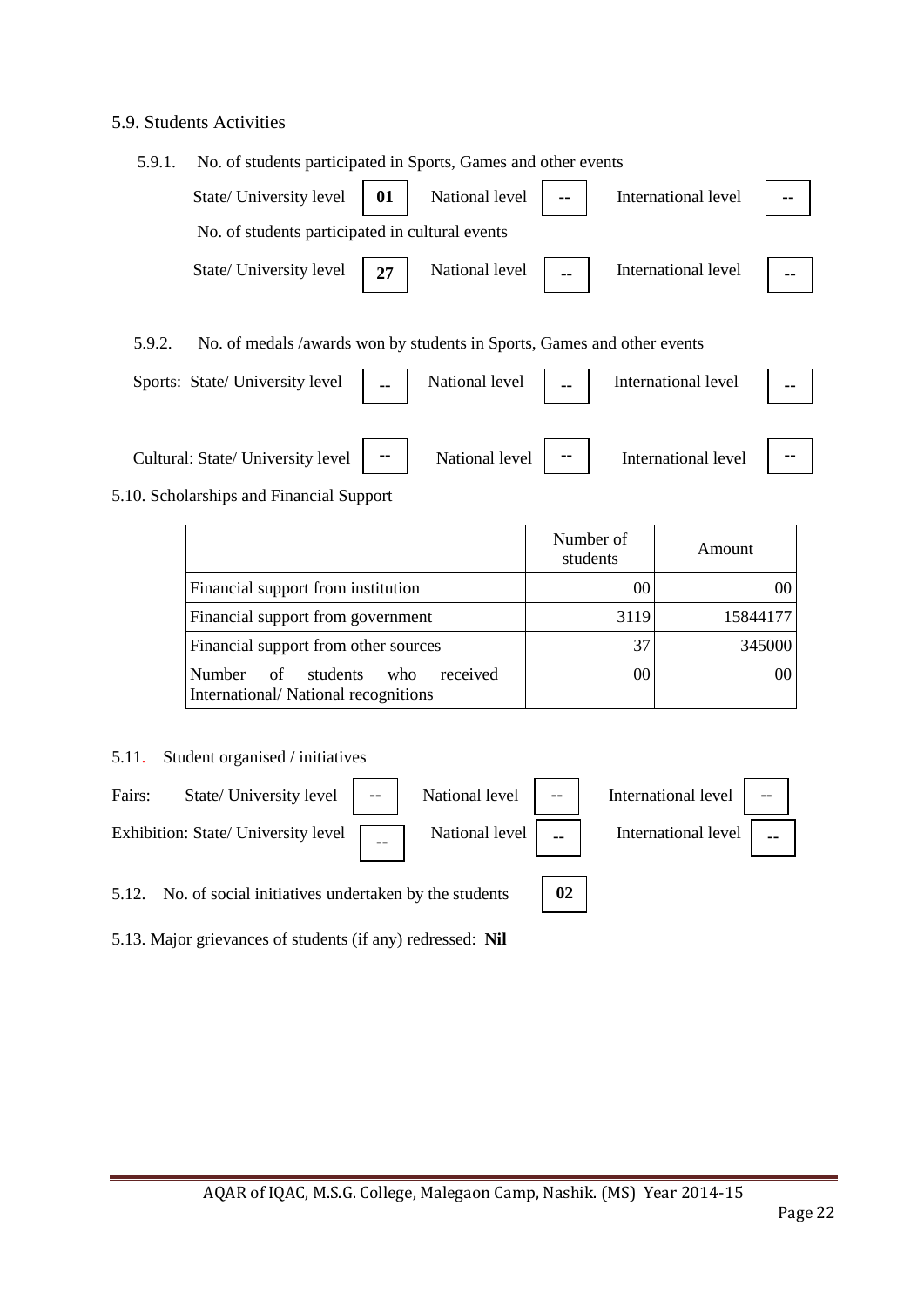# **Criterion – VI**

# **6. Governance, Leadership and Management**

6.1. State the Vision and Mission of the institution

The Sanskrit slogan "*Bahujan Hitay, Bahujan Sukhay*" is the motto of our institution for the welfare of masses and for their wellbeing

**VISION:**

 To endeavour to work towards the promotion of world-class education in values that concern life as our main concern. To be in harmony with our students" aspirations and to inculcate competitive spirit among students with a global vision to meet the challenges of modern world.

#### **MISSION:**

- To bridge the gap between the rural and urban youth.
- To introduce employability skills.
- To arrange self-introductory motivating programmes.
- To impart ICT training.
- To make use of available resources at optimum level.
- To seek help from higher authority for better facilities/infrastructure.
- To inculcate social, moral, human and national values.

6.2. Does the Institution has a management Information System

Yes, Vriddhi Software has installed for student and administrative database. On-line admission process The administration and library is automated and upgraded The finance is managed by Tally software

6.3. Quality improvement strategies adopted by the institution for each of the following:

#### 6.3.1. Curriculum Development

- Faculty members were involved in curriculum restructuring and/or revision of syllabus as member of Board of Studies (BOS)/Faculty members/member of Syllabus framing committee.
- Faculty members have been working on the Board of Editors of the books prescribed for the syllabus
- Value addition in curricula and efforts to go beyond the curriculum
- Feedback from the course-teachers and interaction in the department helped a lot in incorporating current trends in syllabus of various courses.

6.3.2. Teaching and Learning

- Installation of Weather Station
- Preparation of teaching plan
- Blended teaching-learning
- Analysing the real life data
- Practice of Teacher's Daily Diary
- Use of "R" software for statistical analysis
- Software analysis- Gaussian Software.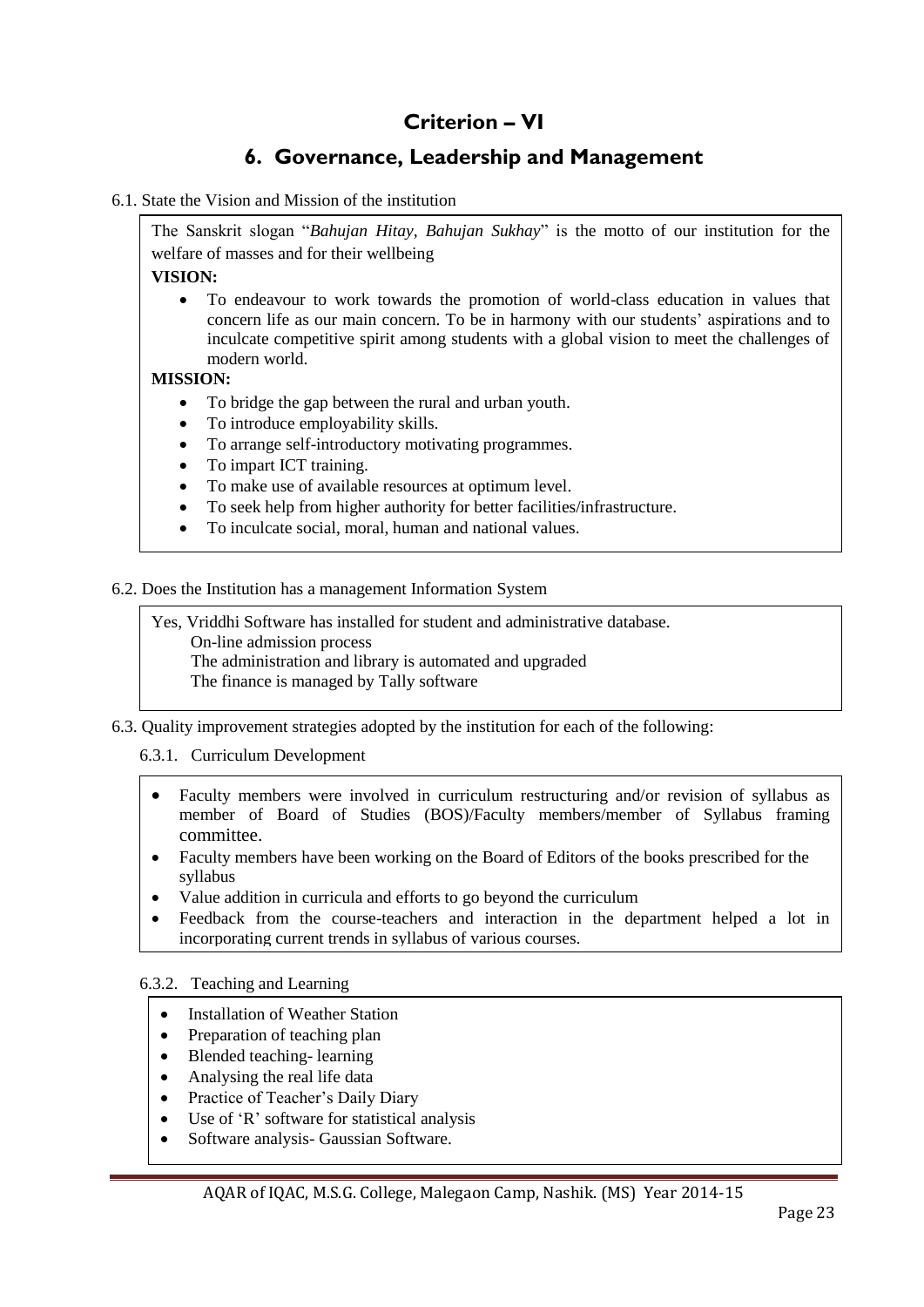- 6.3.3. Examination and Evaluation
	- Appointment of Controller of Examination Officer by the Management
	- Central Assessment Programme and cross evaluation for term end exams at parent institutional level.
	- Project works, home assignments, group discussions, project presentation etc
	- Internal examination of science stream consist of MCQ's as well as subjective questions

#### 6.3.4. Research and Development

- The college has **5** Research centres in the subjects of Chemistry, Physics, Zoology, Hindi and Commerce.
- The research centres organized sessions on topics such as Research Capacity Building, Research Training and Counselling and Social Impact Study, Research Design and Methodology for faculty and research scholars.
- Sessions and Projects are devised to improve and enhance research potential and initiate quality assessment standards.
- Meetings of research committee were conducted to review the progress of research activities
- Encouragement and complete support of the management to undertake MRP and M.Phil. & Ph.D.

#### 6.3.5. Library, ICT and physical infrastructure/instrumentation

- Well furnished, computers connected with internet
- Adequate space
- Sports facilities for indoor and outdoor games
- Sport equipments
- Separate departments and college canteen
- NSS and NCC Units for students Progression

#### 6.3.6. Human Resource Management

 Human Resources are mobilised academic and administrative fields as per their competency

#### 6.3.7. Faculty and Staff recruitment

- The management authority recruits adequate faculty and staff as per requirement and the norms of Government and University
- Ad-hoc appointments are made on additional requirement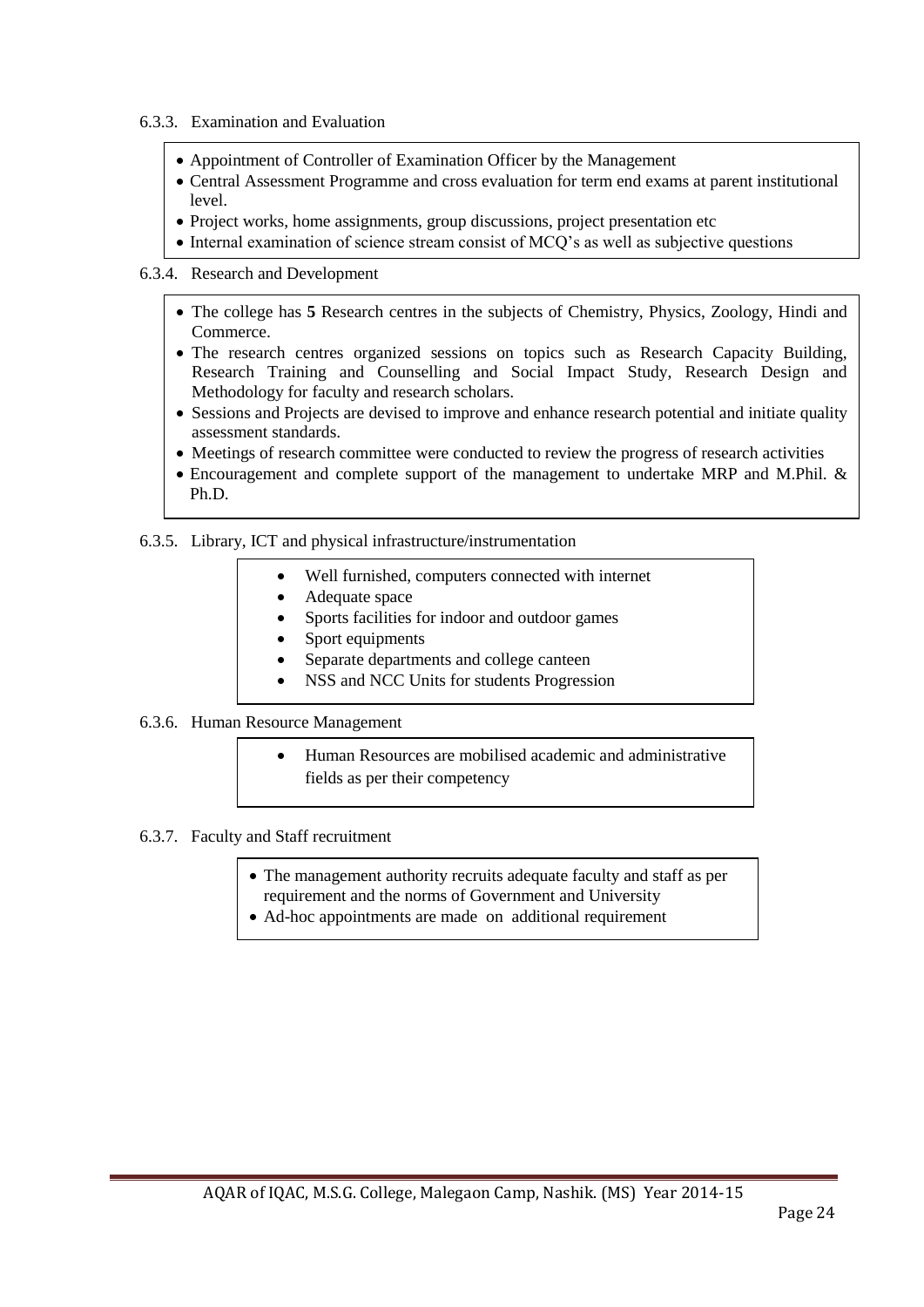#### 6.3.8. Industry Interaction / Collaboration

| $\bullet$ | Industrial visits and study tours have been organised          |
|-----------|----------------------------------------------------------------|
| $\bullet$ | Research centres works in collaboration with:                  |
| (1)       | National Chemical Laboratory, Pune.                            |
| (ii)      | Department of Electronic Science, S. P. Pune University.       |
|           | (iii) Department of Electronic Science, NMU, Jalgaon.          |
|           | $(iv)$ C-MET, Pune.                                            |
| (v)       | School of Physical Sciences, NMU, Jalgaon.                     |
|           | (vi) Department of Electronic Science, Ferguson College, Pune. |
|           | (vii) Institute of Pharmacy, Nasik.                            |
|           | (viii) Department of Chemistry, NMU, Jalgaon                   |
|           | (ix) Department of Chemistry, S. P. Pune University            |

#### 6.3.9. Admission of Students

- As per the guidelines of State Government and University norms,
- The admission process is online and automated hence it is completely transparent
- Counselling of students to choose appropriate choice/ combination of subjects during admission process

#### 6.4. Welfare schemes for

| Teaching        | <b>Staff Credit Society</b>                                           |
|-----------------|-----------------------------------------------------------------------|
| Non teaching    | <b>Staff Credit Society</b>                                           |
| <b>Students</b> | Compulsory Medical Check-up for the first year students.<br>$\bullet$ |
|                 | Free Dental Checking camp organized by the college.                   |
|                 | <b>Students Counselling</b>                                           |
|                 | Felicitation of the students at annual and social programmes          |
|                 | Book Bank Facility available.                                         |

6.5. Total corpus fund generated

6.6. Whether annual financial audit has been done Yes  $\begin{array}{c|c} \nwarrow \\ \hline \end{array}$  No

--

 $\checkmark$ 

6.7. Whether Academic and Administrative Audit (AAA) have been done?

| Audit Type     |        | External                | Internal |                        |  |
|----------------|--------|-------------------------|----------|------------------------|--|
|                | Yes/No | Agency                  | Yes/No   | Authority              |  |
| Academic       | Yes    | S.P. Pune<br>University | Yes      | <b>IQAC/Management</b> |  |
| Administrative | Yes    | AG audit by<br>the Govt | Yes      | Management             |  |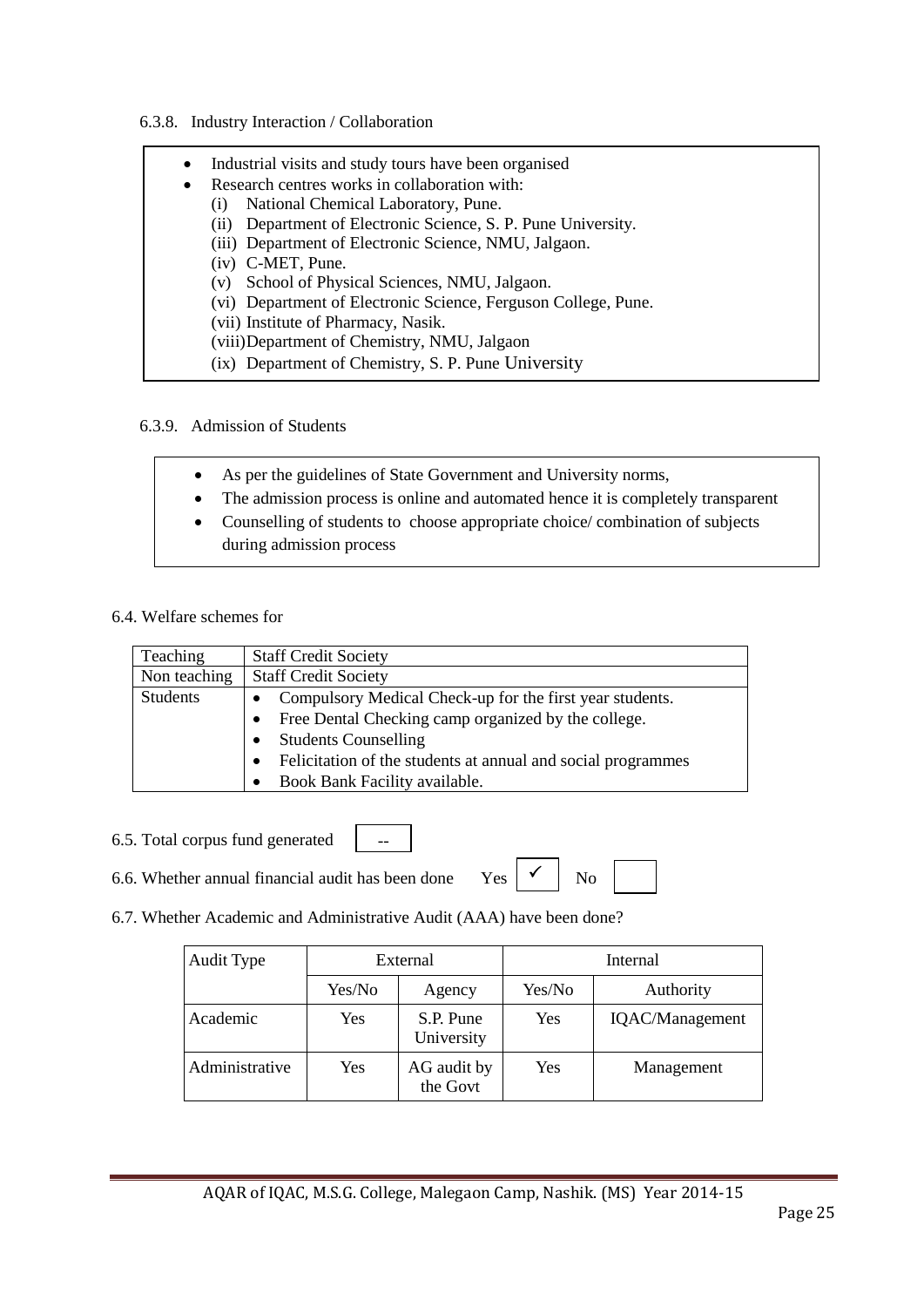| 6.8. Does the College declare results within 30 days? |                                                                        |                                                     |  |  |
|-------------------------------------------------------|------------------------------------------------------------------------|-----------------------------------------------------|--|--|
| For UG Programmes                                     | Yes $\begin{array}{ c c c c c c } \hline \end{array}$ No $\mathcal{V}$ |                                                     |  |  |
| For PG Programmes                                     |                                                                        | Yes $\vert$ $\vert$ No $\vert$ $\checkmark$ $\vert$ |  |  |

6.9. What efforts are made by the College for Examination Reforms?

 As the college is affiliated to S.P. University of Pune the college follows all the rules and regulations regarding examination laid down by the University

6.10. What efforts are made by the University to promote autonomy in the affiliated/constituent colleges?

NA

6.11. Activities and support from the Alumni Association

- Restored and continued Alumni Association
- Meetings of Alumni Association
- Interaction of Alumni Association with the existing students to share their experiences about institutional, academic and infrastructural development
- 6.12. Activities and support from the Parent Teacher Association

Parent-Teacher Meetings are organized every year. Parents are invited at the various programmes of the college. The informal feedback is obtained. The progress of their wards has been communicated

- 6.13. Development programmes for support staff
	- The management provides the Uniforms and washing allowance to the technical and menial staff.
	- Training workshops and examinations are conducted by the management for the nonteaching staff.
	- Financial support through staff credit co-operative Society.

6.14 Initiatives taken by the institution to make the campus eco-friendly

- Tree plantation inside and outside the college campus.
- $\bullet$  Campaigns of conservation of electricity and water.
- Programmes on E-Waste management.
- Programmes on E-waste management.<br>• Environmental awareness programmes conducted.
- Awareness about the use of renewable energy, Carbon neutrality and Hazardous waste management.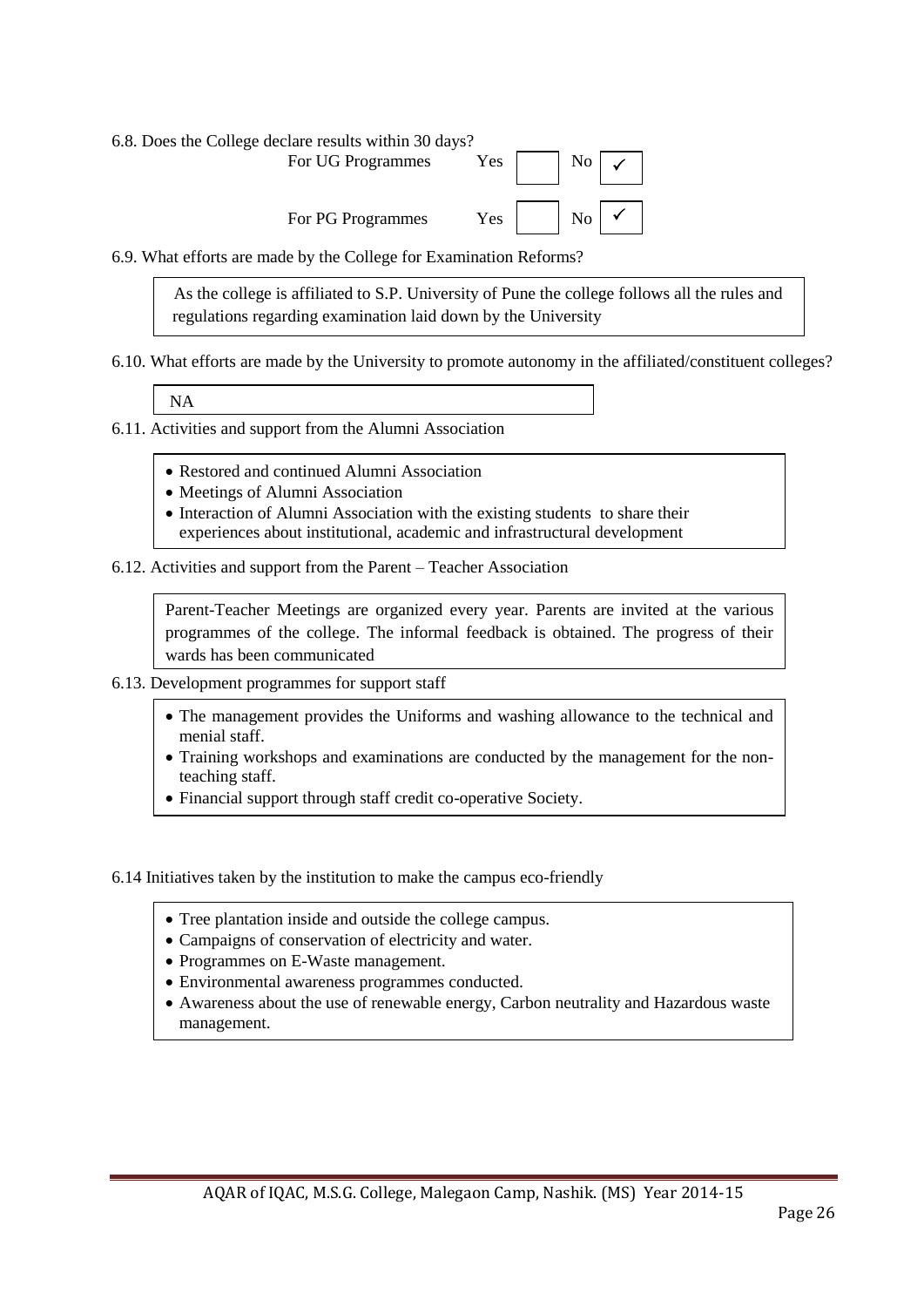### **Criterion – VII**

### **7. Innovations and Best Practices**

- 7.1. Innovations introduced during this academic year which have created a positive impact on the functioning of the institution. Give details.
	- $\triangleright$  Computerization and technological up-gradation enhanced the teaching –learning process
	- $\triangleright$  R software is introduced to analyse the real life data
	- $\triangleright$  Use of Language Lab to increase the communicative ability of the students
- 7.2. Provide the Action Taken Report (ATR) based on the plan of action decided upon at the beginning of the year
	- The proper execution of Academic Calendar.
	- Teaching plans were prepared and implemented by the faculty members.
	- The execution of evaluation reforms
	- Conducted internal academic audits.
	- Rigorous review of the functioning of the various Departments
	- Periodical review of the teaching-learning process at the end of each semester
	- Feedback from students on curriculum, teaching, learning and evaluation.
	- The Orientation programmes/workshops were organized under Literacy Association, Science Association, Commerce Association, Students welfare Dept, and Soft-Skill Development programme.
	- Conducted coaching classes for entry in services, Remedial coaching and NET/SET coaching for SC/ST/ OBC and Minority community students.
- 7.3. Give two Best Practices of the institution *(please see the format in the NAAC Self-study Manuals)* > Annexure-II

#### 7.4. Contribution to environmental awareness/protection

- Introduced a compulsory course, **'Environmental Awareness'** for the second year students
- Save water, save electricity
- Compulsory fieldwork has been undertaken for environmental project at second year students.
- Tree Plantation
- Awareness programmes through NSS and NCC
- Well maintained Botanical garden

7.5. Whether environmental audit was conducted?  $Y_{\text{es}}$  No

 $\checkmark$ 

7.6. Any other relevant information the institution wishes to add. (for example SWOT Analysis)

#### **Strength:**

- Online admission process for learners.
- Oualified, experienced and dedicated staff.
- Research centres in five subjects
- Active Parent and Counselling Cell
- Personality Development Programme for all the students
- Well-equipped laboratories
- Enriched and automated library
- Excellent sports facilities with full time Physical Director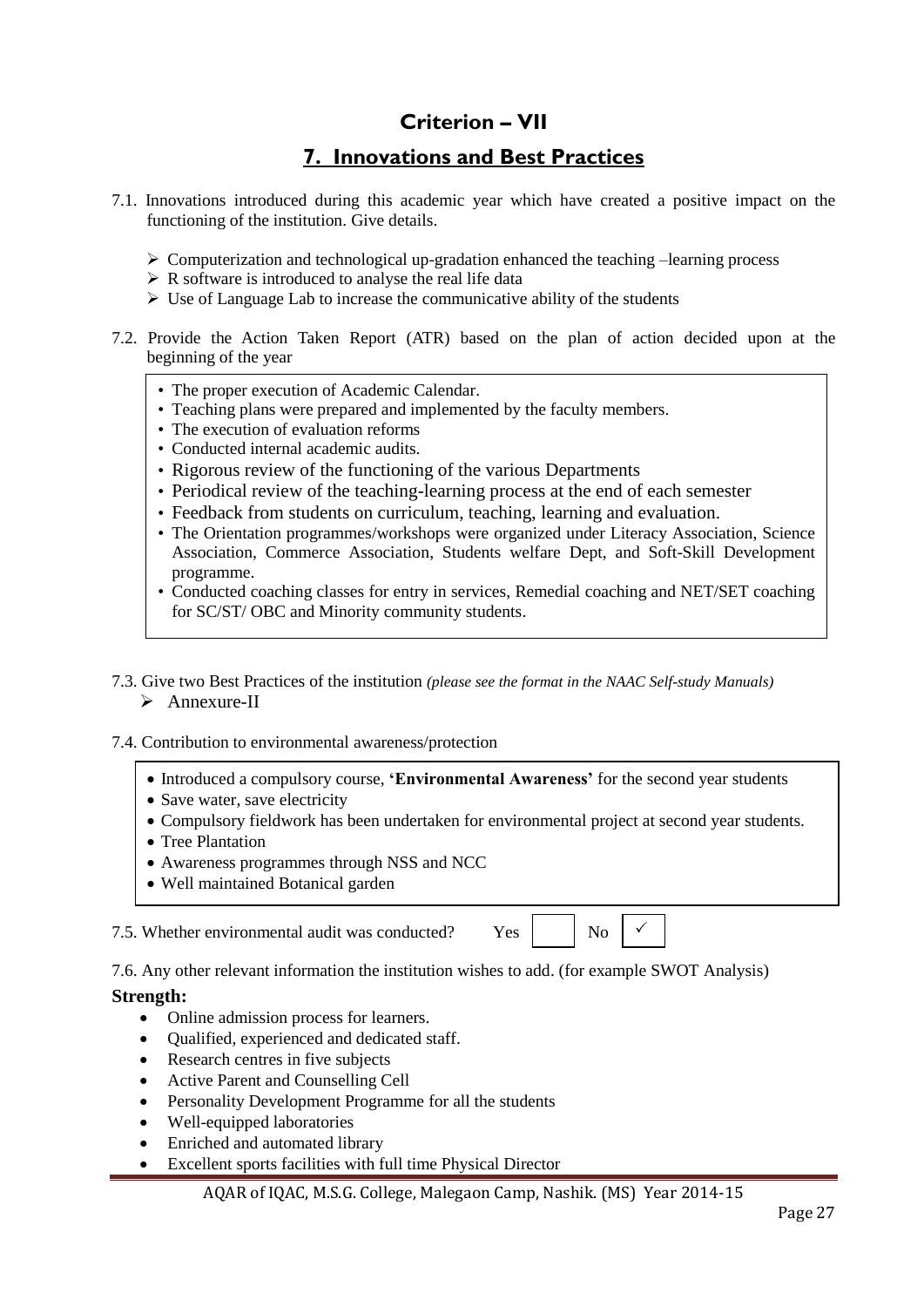- Active Career Counselling and Placement Cell
- No incidence of ragging is observed till date
- Functional IQAC
- Active NCC, NSS units
- Automated office and admission process

### **Weakness:**

- Lack of non-teaching staff [Class III & IV]
- Insufficient technical staff and peons
- Computer literacy to be improved among few teaching and non-teaching

### **Opportunity:**

- Faculty can perform Industrial consultancy
- To introduce Certificate/Diploma Courses [already applied]
- To provide online teaching materials
- To conduct Faculty Development Programs

### **Challenges:**

- Time constraint with limited number of staff to have rapport with industry and burden of research activities.
- To run extra as well as remedial classes.
- Motivating students to give more time to improve Communication Skill in English Language.

### 8. **Plans of institution for next year**

- To strengthen the functioning of IQAC
- To commence more technology based employability oriented courses
- Teachers to be encouraged to up-grade their qualifications to publish papers in quality journals, engage in research activities by taking up major research projects and to participate in extension activities.
- To Make ICT enabled teaching a routine practice to enrich teaching-learning process
- Additional courses and certificate courses to be offered at PG level for skill development.
- Strengthen the placement cell, guidance, counselling and extension service cells
- Initiate systematic measures to improve proficiency in communicative English, personality development and career guidance for students.
- Laboratories to be equipped with instruments like UV Spectrophotometer, etc.
- Invited lectures and collaborative endeavours will be conducted
- Strengthening of the alumni association
- Organization of Seminars, Conferences and Workshops at State, and National level
- Up gradation of Computer facilities.
- Provide Consultancy Services such as soil, water testing, mushroom cultivation, data analysis etc.
- Improve the coaching for NET/SET and competitive examinations

#### **Mr. S.I. Ansari Dr. R. K. Deore**

 **IQAC Coordinator IQAC Chairperson/Principal**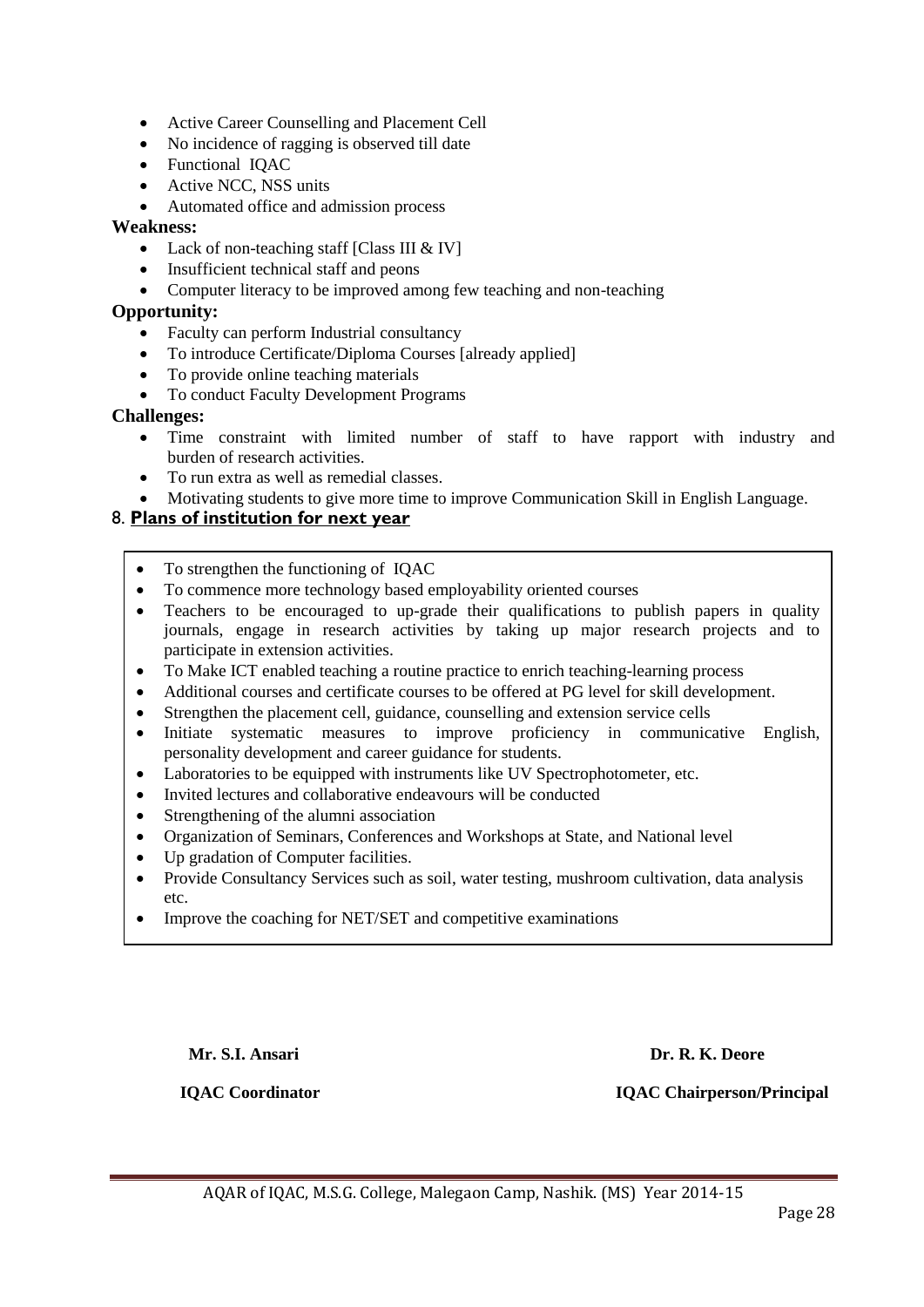#### **Annexure**

### **Academic Calendar (2014-2015)**

| <b>Sr No</b>   | <b>Activities/Events</b>                                                                     | <b>Tentative Schedule</b> |
|----------------|----------------------------------------------------------------------------------------------|---------------------------|
| $\mathbf{1}$   | $\triangleright$ To call out periodical IQAC Meeting                                         | Through ought the year    |
|                | $\triangleright$ To motivate faculty to undertake MRP                                        |                           |
|                | $\triangleright$ To encourage the faculty to publish research papers in the quality journals |                           |
|                | $\triangleright$ To sustain the efforts to increase the passing rate of NET/SET              |                           |
|                | To look after the quality execution of the teaching learning<br>➤                            |                           |
| $\overline{2}$ | $\triangleright$ Admission process                                                           | June                      |
|                | $\triangleright$ Evaluation & matters regarding the Re-evaluations                           |                           |
|                | $\triangleright$ Conducting Staff meetings                                                   |                           |
|                | $\triangleright$ Discussion of Syllabus revision                                             |                           |
|                | $\triangleright$ To prepare teaching plans                                                   |                           |
|                | $\triangleright$ Formation of various committees                                             |                           |
|                | $\triangleright$ Principal's address to the first year students                              |                           |
|                | $\triangleright$ LMC Meeting with the staff                                                  |                           |
|                | $\triangleright$ Meeting of planning and development committees                              |                           |
| 3              | $\triangleright$ Commencement of extension activities                                        | July                      |
|                | $\triangleright$ Inauguration of NSS Programmes                                              |                           |
|                | $\triangleright$ Inauguration of Literary Associations                                       |                           |
|                | $\triangleright$ Call out the departmental meets                                             |                           |
| 4              | $\triangleright$ Celebrating Independence Day                                                | August                    |
|                | $\triangleright$ Preparing for the parades of NCC                                            |                           |
|                | Assignments                                                                                  |                           |
|                | Tutorials                                                                                    |                           |
|                | <b>Tests</b>                                                                                 |                           |
|                | Guest lecture series                                                                         |                           |
| 5              | $\triangleright$ Organization of seminars                                                    | September                 |
|                | $\triangleright$ Green campus audit                                                          |                           |
|                | $\triangleright$ Evaluation programmes                                                       |                           |
|                | $\triangleright$ Use of ICT in the classroom                                                 |                           |
|                | $\triangleright$ Call out the departmental meets                                             |                           |
| 6              | $\triangleright$ Preparation for Term end examination                                        | October                   |
|                | $\triangleright$ Examination Meet                                                            |                           |
|                | > IQAC Meetings                                                                              |                           |
| $\overline{7}$ | $\triangleright$ To conduct NSS Camp at the adopted village                                  | November                  |
|                | To depute the faculty to deliver lectures in the NSS camp<br>➤                               |                           |
|                | To focus on the extension activities                                                         |                           |
|                | Arrangement of Tours and excursions                                                          |                           |
|                | Commencement of Term End Examination                                                         |                           |
|                | To organize Guest lecture series                                                             | December                  |
|                | $\triangleright$ To organize seminars/conferences                                            |                           |
|                | $\triangleright$ Assessment of the papers of Term End                                        |                           |
|                | $\triangleright$ To organize the state level debating competition                            | January                   |
|                | $\triangleright$ Annual gathering & Prize distribution                                       |                           |
|                | To conduct Internal Assessment Test                                                          | February                  |
|                |                                                                                              |                           |
|                | > To organize the Karmveer Bhausahe Hiray Lecture series                                     | March                     |
|                | $\triangleright$ Conduct of practical and orals                                              |                           |
|                | > Preparation for NAAC                                                                       | April                     |
|                | > Management's Meet with the faculty                                                         |                           |
|                | $\triangleright$ Principal's Meet with the faculty                                           |                           |
|                | $\triangleright$ Annual examinations                                                         |                           |
|                | $\triangleright$ Preparation & Submission of Proposals for UGC                               |                           |
|                | $\triangleright$ IQAC Meet with the staff                                                    |                           |
|                |                                                                                              |                           |

AQAR of IQAC, M.S.G. College, Malegaon Camp, Nashik. (MS) Year 2014-15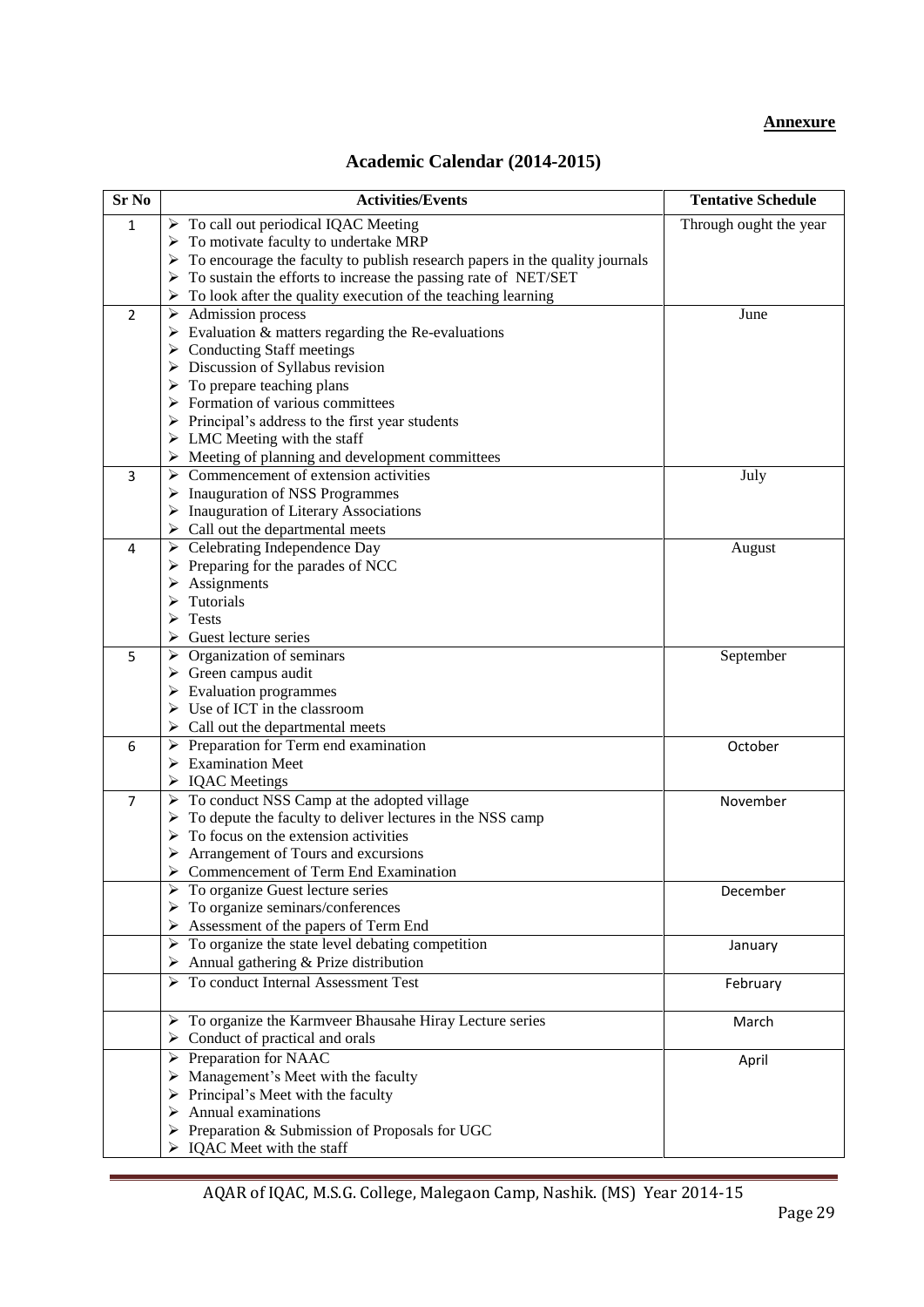### Best Practices-1

**Title:-** Coaching Classes for competitive examination of civil services for SC/ST/OBC & Minority Communities Students.

**Goals:-** The basic objective of the coaching scheme is to prepare students belonging to SC / ST/ OBC(non-creamy layer) and Minority communities to get gainful employment in Group "A", "B" or "C" Central services, state services or equivalent positions in the private sector.

**Context:**- The college is situated in rural area which is surrounded by 115 villages. Most of the students are belonging to the socio-economically weaker section of society. More over the city of Malegaon is dense populated by Muslim minorities. Hence special efforts need to be taken for overall development of the society. Specific provisions are to be made to improve the status of these groups; the college has established Competitive Examination Guidance Centre. In order to prepare students belonging to SC / ST/OBC and Minority communities to get gainful employment in Central and other state services mentioned above, the college is conducting the special coaching classes for entry in services for SC / ST /OBC & Minority students.

**Practice:-** The regular coaching classes were arranged for guiding the students to prepare them to appear for various competitive examinations like MPSC, UPSC, Banking services etc. For this coaching, 19 teachers of various subjects like History, Geography, Political Science, Mathematics, Economics, Marathi Literature, English Literature, General Science, Mental Ability & experts from private coaching classes were invited for the lectures on every Sunday. The college invites eminent persons from various government departments and newly recruited IAS , IPS officers in order to guide and inspire the students. This gives an opportunity to the students to share the experience of these eminent during group discussion sessions. It advances communication skill and confidence level of the participants. Several mock tests are exercised twice a month.

**Evidence and Success:-** Special events conducted on 28th June 2014 Mr. Mayur Patil (IPS 2013) delivered a speech to the aspirants on "How to crack MPSC/UPSC" examinations. On 22nd July 2014 Mr. Nilay Pandya (Asstt. Director, Ministry of Textile, GOI) delivered a lecture on aims of "Integrated Skill Development Scheme" of Govt. of India & Job opportunities in Textile Industry. On 26th July 2014. Mr. D.C. Nikam (Associate Professor, Retired) guided the aspirants regarding the preparation for UPSC/MPSC/Banking Competitive examinations. On 21st DEC 2014 Conducted a well-known state level General Knowledge Competitive Examination "Spardha Pariksha Shishyavrutti Maha Abhiyaan-2014" of Deepstambh Foundation (a leading Career Academy & NGO in north Maharashtra region, Jalgaon). Total No. of candidates appeared for this exam at M.S.G. College Centre were 129. And 15 students of this college have appeared in the final merit list. Three candidates have been offered scholarships for UPSC/MPSC free Coaching Classes, (with free Lodging & boarding facility) at Deepstambh Foundation, Jalgaon Dist- Jalgaon. Fifteen candidates have registered their names for appearing upcoming MPSC " State Services ( Preliminary ) Examination – 2015 " to be held on 5th April 2015

**Problems Encountered and Resources Required: -** Unavailability of resource person and visiting lecturers on Sunday is the major problem . Mostly they are unavailable on Sundays. Lack of general awareness about importance of opportunities in civil services amongst the students which results into less number of aspirants.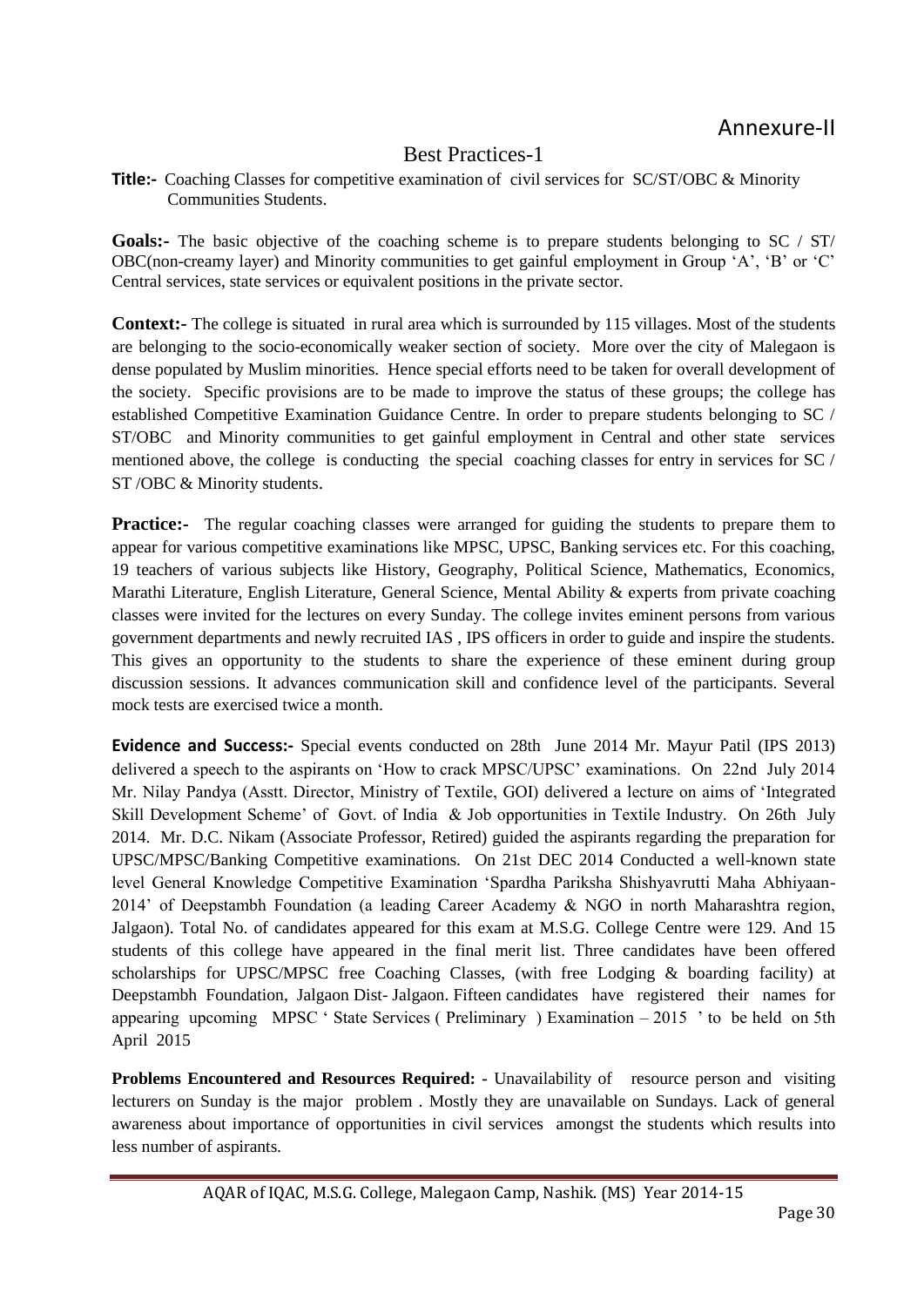### Best Practices- II

### **Title: Green Campus – Clean Campus**

**Goals:** To create awareness among the students about conservation of plants and importance of environmental issues. To encourage the students for tree plantation & cleanliness

**The Context:** It is the need of time to take care of our Green earth. Students should be aware of issues like Global warming, environmental protection & conservation. Plants are helpful in minimizing the Global temperature. Plants are important in absorption of  $Co_2 \&$  release of  $O_2$  in atmosphere, the gas  $O_2$  plays a very vital role for leaving lives. The lectures organized on environmental issues, helped to create interest of students in protection of environment. Our college has implemented *Green Campus & Clean Campus*.

**The Practice:** The institution is conscious of its environmental responsibilities. The following actions are taken for great Clean Campus.

- The campus plants are trimmed and watered as per the need. The insecticides  $\&$ weedcides sprayed as per the need
- Polythene bags are strictly prohibited
- Regular Trimming of lawns in the campus
- Use me waste container for disposal of all types of waste

**Evidence of Success:** due to this best practice our college campus has became one of the best in the region garnished by different types of plants, like Palms, Neem, Albezzia , meligasia etc. we have cultivated Rhoeo, Rose species, canna species, white Lilly etc. for the beautification of the college campus. In the botanical garden we have cultivated some medicinal plants for regular study of science students. Due to Green Plants & lawns our campus is free from pollution.